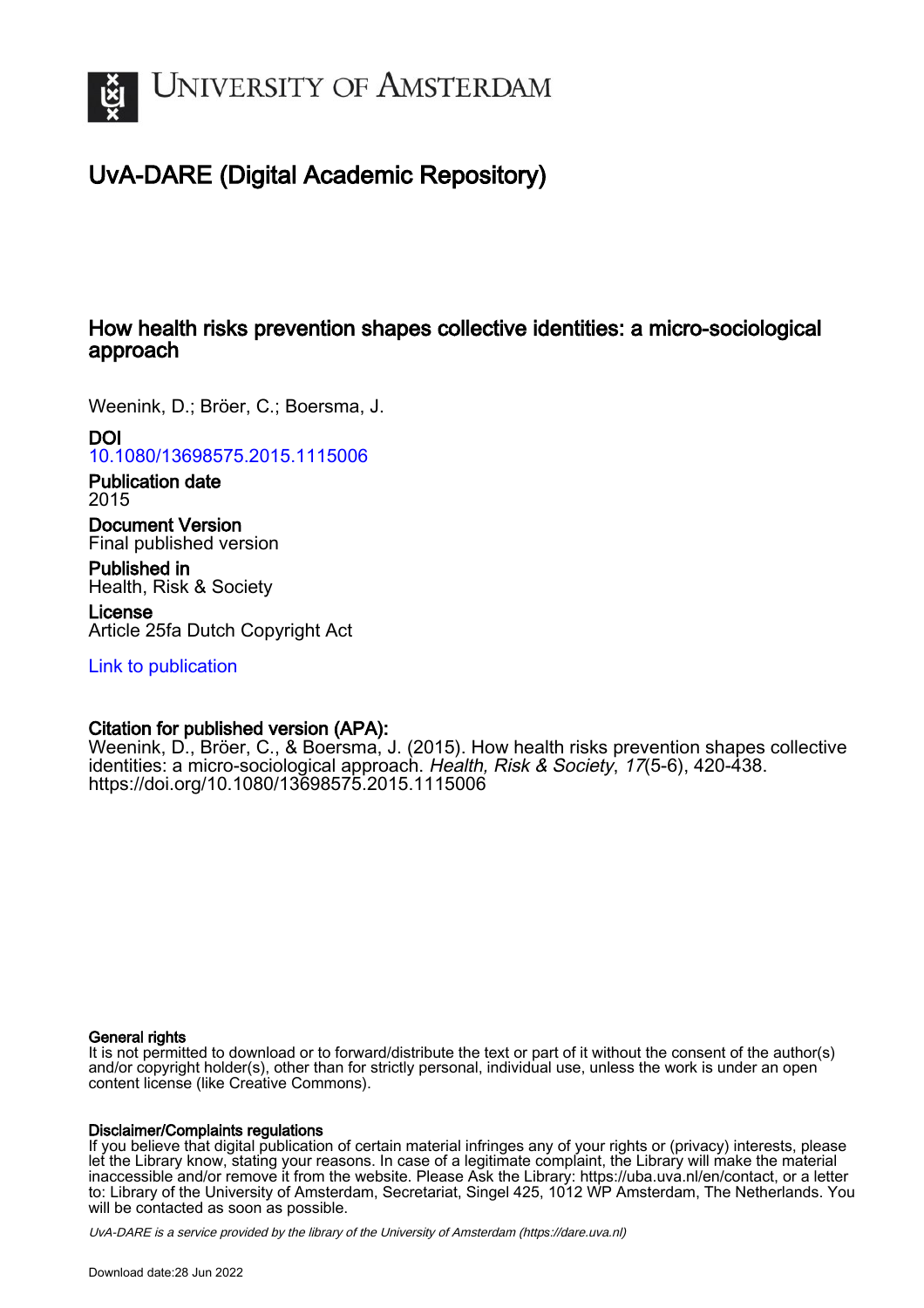## <span id="page-1-0"></span>How health risks prevention shapes collective identities: a micro-sociological approach

Don Weenink  $\mathbb{D}^*$  $\mathbb{D}^*$ , Christian Bröer and Jolanda Boersma

Department of Sociology, University of Amsterdam, Amsterdam, The Netherlands

(Received 24 June 2014; accepted 15 September 2015)

Sociological theories of health risks in late modernity emphasise the individualisation and increasing anxiety that results from prevention policies, while bio-sociality theories point to the creation of new, biologically or medically based social identities. In this article, we outline an alternative approach. We use micro-sociological interaction ritual theory to examine how health risk prevention technology shape interactions that generate collective identities. Drawing on fieldwork in two Dutch villages in 2008–2009 and again in 2014 that created interview, survey and observational data, we show that automatic external defibrillators turned into symbols of collective identity that elicited feelings of group membership, reflected moral values and filled community members with pride. We demonstrate that this collective identity formation process was shaped by the institutional and technological network of the automatic external defibrillators. In the concluding section of the article, we explore the conditions under which health-related collective identities might develop, particularly with regard to the institutions that create health policies and foster health risk awareness.

Keywords: health risks; health prevention; micro-sociology; collective identity; social cohesion

#### Introduction

In this article, we provide a micro-sociological analysis of how health risk prevention practices and health risk technologies contribute to feelings of group membership. Our approach was triggered by unexpected findings in a research we conducted in two villages in the Netherlands (Weenink, [2009\)](#page-19-0). Villagers referred to a particular health risk prevention campaign – the introduction of automated external defibrillators in the (semi)-public realm – as a time of common engagement and a sign of solidarity. As we felt that prevailing sociological theories of health risks did not offer an adequate conceptualisation of this finding, the main aim of this article is to offer micro-sociological understanding of how health risk prevention practices and technology bring about collective identities.

Empirically, we examine how automated external defibrillators were turned into symbols of group membership that filled community members with pride. Earlier, Timmons and Crosbie [\(2014](#page-19-0); also see Timmons et al. [2008\)](#page-19-0) researched the implementation of automatic external defibrillators from a similar perspective, but without attending to solidarity. They showed that decisions to install automatic external defibrillators were rarely based on quantified risk calculations, but rather on beliefs about the omnipresence of cardiac arrests and the potency of the defibrillators. Companies installing automatic

<sup>\*</sup>Corresponding author. Email: d.weenink@uva.nl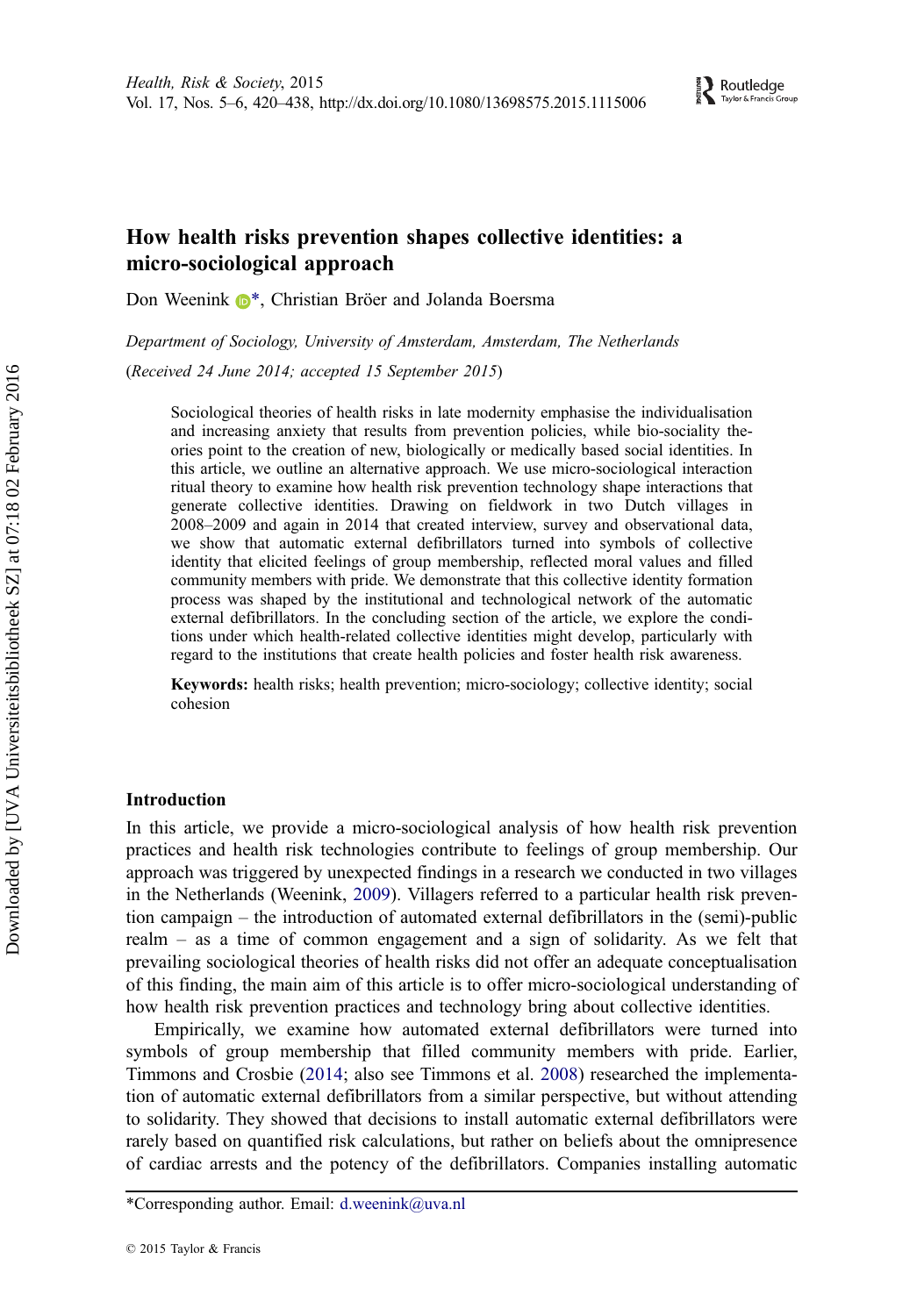<span id="page-2-0"></span>external defibrillators relegated risk handling to the devices and bolstered their image as responsible organisations (Timmons & Crosbie, [2014](#page-19-0), p. 367).

Prevailing sociological analyses of health risk awareness tended to perceive health concerns as a form of individualised anxiety that is part of a culture of fear (Furedi, [1997](#page-18-0)), as related to a global system of multiple risks (Beck, [1992](#page-18-0)) or as a result of the withering away of collective frames of interpretation and identity (Giddens, [1991](#page-18-0)). Burgess has argued that recurring health scares create a sense of distrust in authorities and create a desire to formalise arrangements that aim to diminish risks as much as possible (Burgess, [2008](#page-18-0)). These theories of high modernity stipulate a decline of social cohesion and collective identities in general and, in the context of this article, they tend to view health risk prevention practices as the individualisation of risk in particular.

This is different from bio-sociality and bio-citizenship theories, which point to the emergence of collective identities on the basis of biological characteristics (Rabinow, [1992](#page-19-0); Rose, [2007\)](#page-19-0). According to this approach, people increasingly engage in collective action on the basis of shared health concerns and bodily characteristics. Advances in biomedicine enable new group formations and penetrate what it means to be human, according to Rose. The rise of (embodied) Health Social Movements (Brown et al., [2004](#page-18-0)) and patient organisations (Duyvendak & Nederland, [2007\)](#page-18-0), for example around cancer risks and treatment (King, [2006](#page-18-0)), can be understood in this light.

Although we sympathise with this line of reasoning, our approach differs from both strands of theorising. Following Collins's [\(2004](#page-18-0)) micro-sociological theory of solidarity, we ask if and how health risk endeavours shape collective identity rather than individualised anxiety. We extend this theory by attending to the material semiotics (Law, [2009\)](#page-18-0) of health risk prevention technology, asking how material properties and institutional networks affect emerging feelings of group membership and collective identity.

In what follows, we will first introduce the automated external defibrillators as health risk technology. After that, we provide a discussion of health risks and collective identity and explain our micro-sociological approach, leading to research questions. Subsequent sections describe the methodology of the study and the results. We suggest that our approach and findings apply to various other health risk prevention practices as well and we indicate the conditions under which health-related collective identities may develop, particularly with regard to the institutions that create health policies and foster health risk awareness.

#### Automated external defibrillators as health risk technology

The empirical case that exemplifies the proposed micro-sociological approach is our field research into two Dutch communities where automated external defibrillators were installed. Automated external defibrillators are developed to save people who suffer from an acute cardiac arrest outside the medical setting. In these cases rapid care is crucial. Hence, the automated external defibrillators are designed to be used by laypersons. While the device provides the defibrillatory shock that is necessary for survival in case of acute cardiac arrest, users must be able to apply mouth-to-mouth resuscitation and chest compressions (cardiopulmonary resuscitation). Also, users should have had some prior training in the use of the device, mainly in correctly placing the electro-pads and following the instructions it gives in a correct way. The automated external defibrillators determines whether resuscitation is necessary, based on measurement of heart activity. When someone suddenly falls down unconscious, bystanders need to be aware of the fact that this might be due to cardiac arrest in the first place. If they are aware of this, they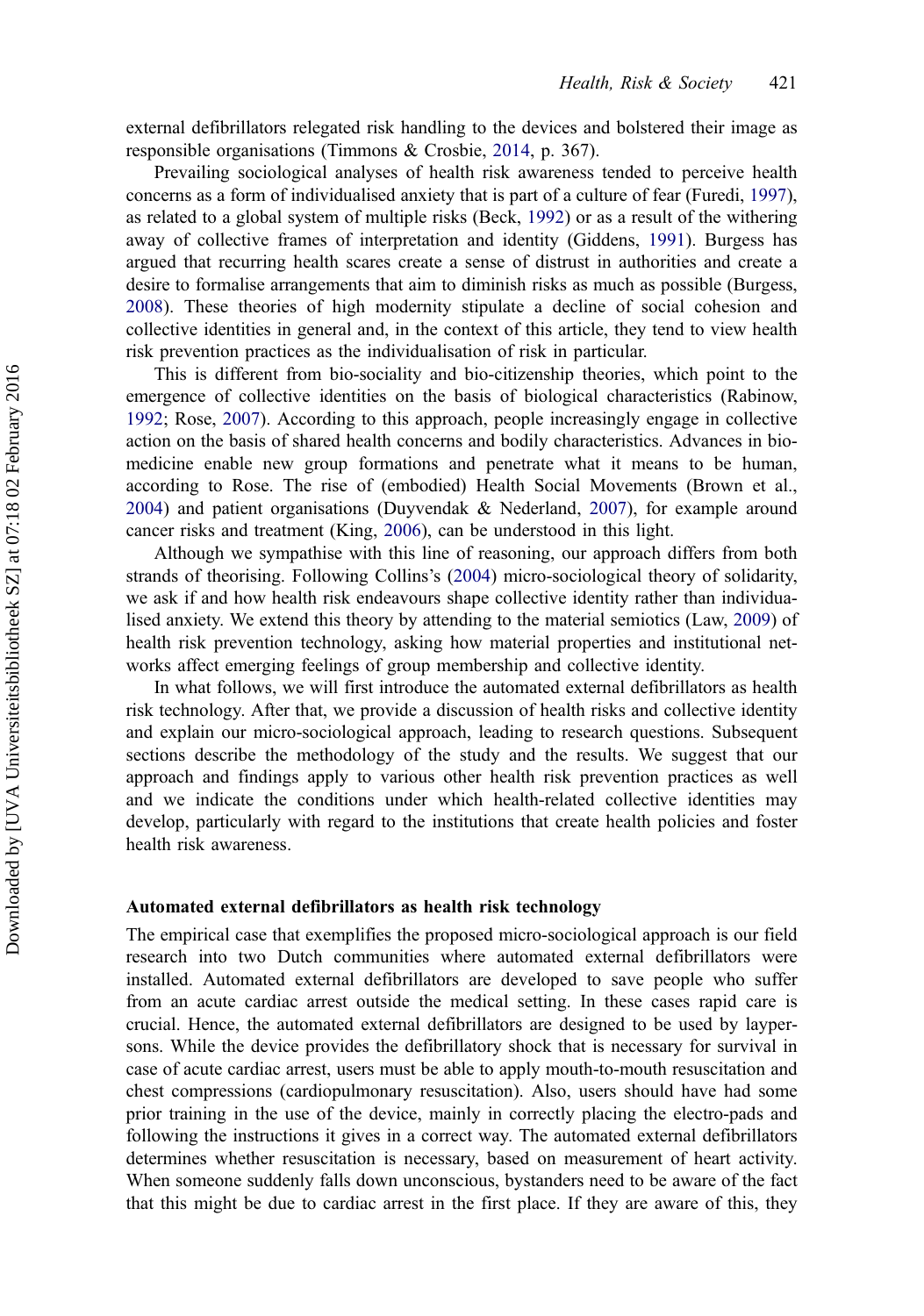<span id="page-3-0"></span>must know where to get an automated external defibrillators and consider whether there is enough time to get it, and whether cardiopulmonary resuscitation is necessary. The device then guides users through the resuscitation, for instance by indicating where to position the pads and when analysis of heart activity is required. Furthermore, the device 'tells' (in some types, indeed in the form of verbal utterances) the user to call an ambulance and stay calm.

These automated external defibrillators are now common in many western countries. They were first used in hospitals and later introduced into ever more (semi)-public places: shopping malls and airplanes, schools, universities, and restaurants and even in open space. Several countries have explicit policies for installing automated external defibrillators in public places, and companies successfully market these devices for private use (note, however, that in our research the installation of the automated external defibrillators was not part of a formal policy). The rollout of automated external defibrillators can be interpreted as a 'politics of hope' (Rose, [2007](#page-19-0)): the mobilisation of hope to prevent the shock of sudden death. In a similar vein, Timmermans [\(1999](#page-19-0)) analyses cardiopulmonary resuscitation as a way to turn a sudden death into a more gradual passing. However, our focus is on the question of how the automated external defibrillators emerged as symbols of group membership. The following section provides the theoretical grounding for this question.

#### Health risks and collective identity

Sociological analysts of health risks and medicalisation (Burgess, [2006;](#page-18-0) Furedi, [1997](#page-18-0); Wainwright, [2008](#page-19-0)) often refer to the conditions of late modernity as outlined by Giddens ([1991](#page-18-0)) and Beck [\(1992](#page-18-0)) to understand the changing ways in which people perceive and act towards their bodies and health. Two related notions seem to be of particular importance for the sociology of health risks: the idea of reflexive individualisation and the concept of the risk society. Consider first individualisation: Here, the idea is that in high modernity, collective moral frameworks that provided meaning and identity have dissolved. The declining role of religion is often considered as the prime example in this respect. Without these collective moral frameworks, people are left to themselves to fulfil the reflexive task of creating meanings and identities. As Shilling explains ([2012](#page-19-0): pp. 1–20), we live in a world full of anxieties and therefore attempt to achieve identity and existential security by focussing on the corporeal, material basis of our existence: our bodies. More precisely, the construction of self-identity centres on the maintenance of a healthy body. He noted that:

Perhaps the most common example of the body as a project exists in the un-precedented attention given to the construction of healthy bodies. At a time when health is threatened increasingly by global dangers, we are exhorted to take individual responsibility for our bodies by engaging in self-care regimes directed towards maintaining our health or maintaining our existing medical conditions (Shilling, [2012,](#page-19-0) p. 7).

Thus, body projects may take the form of efforts to change and improve one's body in relation to a perceived or desired self-identity, which is often considered in terms of health. This tendency is strengthened by medicalisation 'from below' and 'from above'. The former type refers to peoples' attempts to secure medical diagnoses (Becker & Nachtigall, [1992;](#page-18-0) De Graaff & Bröer, [2012\)](#page-18-0). Medicalisation 'from above' concerns the introduction of market mechanisms that enhance health awareness by requiring people to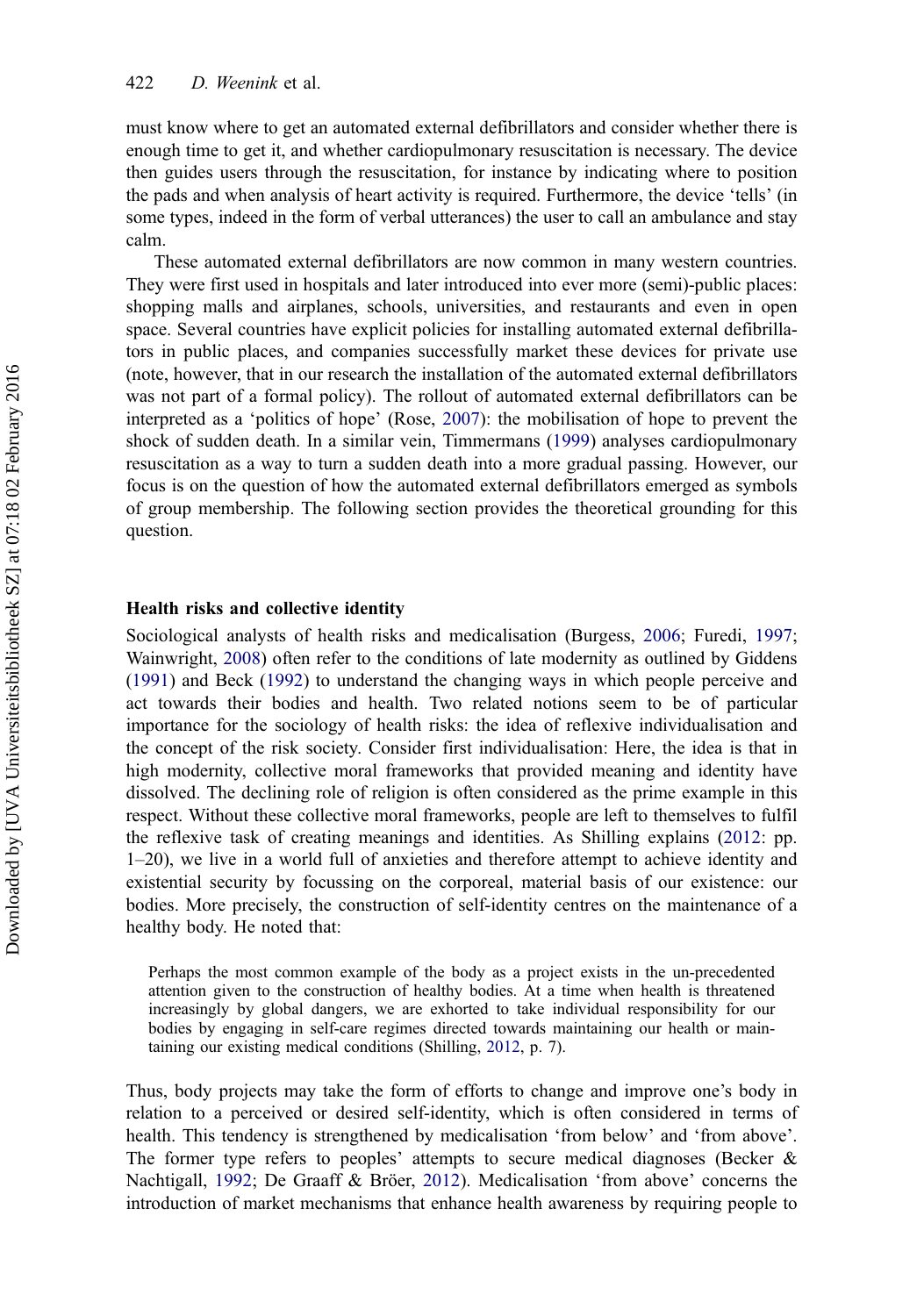<span id="page-4-0"></span>make health care choices, the introduction of patient-centred approaches in health care and the pharmaceuticalisation of everyday life (Abraham, [2010](#page-18-0); Ashton & Seymour, [1988](#page-18-0); Conrad, [2005](#page-18-0); [2007](#page-18-0); Greco, [1993;](#page-18-0) Sullivan, [2003](#page-19-0); Williams, [2001\)](#page-19-0). As a result, patient– citizens are assigned much more active roles and are impelled to construct their identities on the basis of health (Barker, [2002](#page-18-0); Furedi, [2004;](#page-18-0) Wainwright, [2008](#page-19-0)).

The notion of risk society (Beck, [1992;](#page-18-0) Douglas & Wildavsky, [1982\)](#page-18-0) or a 'culture of fear' (Furedi, [1997\)](#page-18-0) takes this high modern, individualised concern for bodies and health a step further. In a risk society, people are constantly aware of the possible threats to their health and are anxious to avoid situations that imply health risks. (Burgess, [2008](#page-18-0)). Importantly, while the institutions of modernity themselves are responsible for creating risks, they are largely unable to tackle these risks. This creates distrust among citizens who react to prevention programmes ambiguously. Preventive health programmes are called for by the public and can fuel health scares at the same time (for instance in the cases of radiation from mobile phones, see Burgess, [2002;](#page-18-0) or GM food, see Frewer, Miles, & Marsh, [2002](#page-18-0)). Taken together, these scares further a sense of uncertainty (Burgess, [2008](#page-18-0)).

Politicians, for their part, react to risk and uncertainty partly by shifting responsibilities to citizens. Health and prevention are turned into matters of choice and individual moral responsibility. Health risk awareness has become a new moral code, which Burgess describes as 'a new form of showing oneself to be a responsible citizen' ([2008](#page-18-0), p. 61, italics in original; see also; Douglas & Wildavsky, [1982](#page-18-0)).

From a different, Foucaldian angle, risk and responsibilisation are also central to theories of bio-sociality. According to Rose [\(2007](#page-19-0)), bio-sociality denotes the forming of collective identities around shared physical traits: Chernobyl or AIDS victims are often cited examples. While the formulation of the collective identities of these victims occurs in response to health threats, bio-sociality can also be a response to new technological opportunities to modify 'life itself' (Rose, [2007\)](#page-19-0). Genetic- and foetus-testing, bio-banking, performance enhancement and self-tracking are examples of new technologies that are health related. However, these health technologies do not seem to trigger visible collectives.

Both biological citizenship theory and theories of high modernity identify ideal-typical phenomena that are said to indicate large-scale social transformations. What is less clear, however, are the dynamics that produce collective identities in one case but not in another. In some cases – like cancer prevention and 'Pink Ribbon' (King, [2006\)](#page-18-0) – feelings of group membership are brought about in the process. In other cases, the emergence of collective identities might be possible but does not seem to occur, for example in the case if infant and perinatal mortality prevention measures for perinatal mortality have so far not occasioned collective action, even though the death of a stillborn might easily mobilise this.

To understand how health risk technologies bring about collective identities, we rely on Collins's ([2004\)](#page-18-0) interaction ritual theory, which offers a framework for analysing how interactions may result in feelings of group membership. In emotionally intense interaction rituals, the participants may lose themselves in the collective action, and they may become overwhelmed by feelings of group membership (Durkheim's idea of collective effervescence). Two important ingredients that generate these feelings are a shared focus of attention and the mutual attunement of emotions. The situational solidarity that emerges from intense interaction rituals may produce symbols of group membership. This happens when a strong collective focus of attention raises an object or person above normalcy. Now charged with feelings of group membership, that object or person becomes special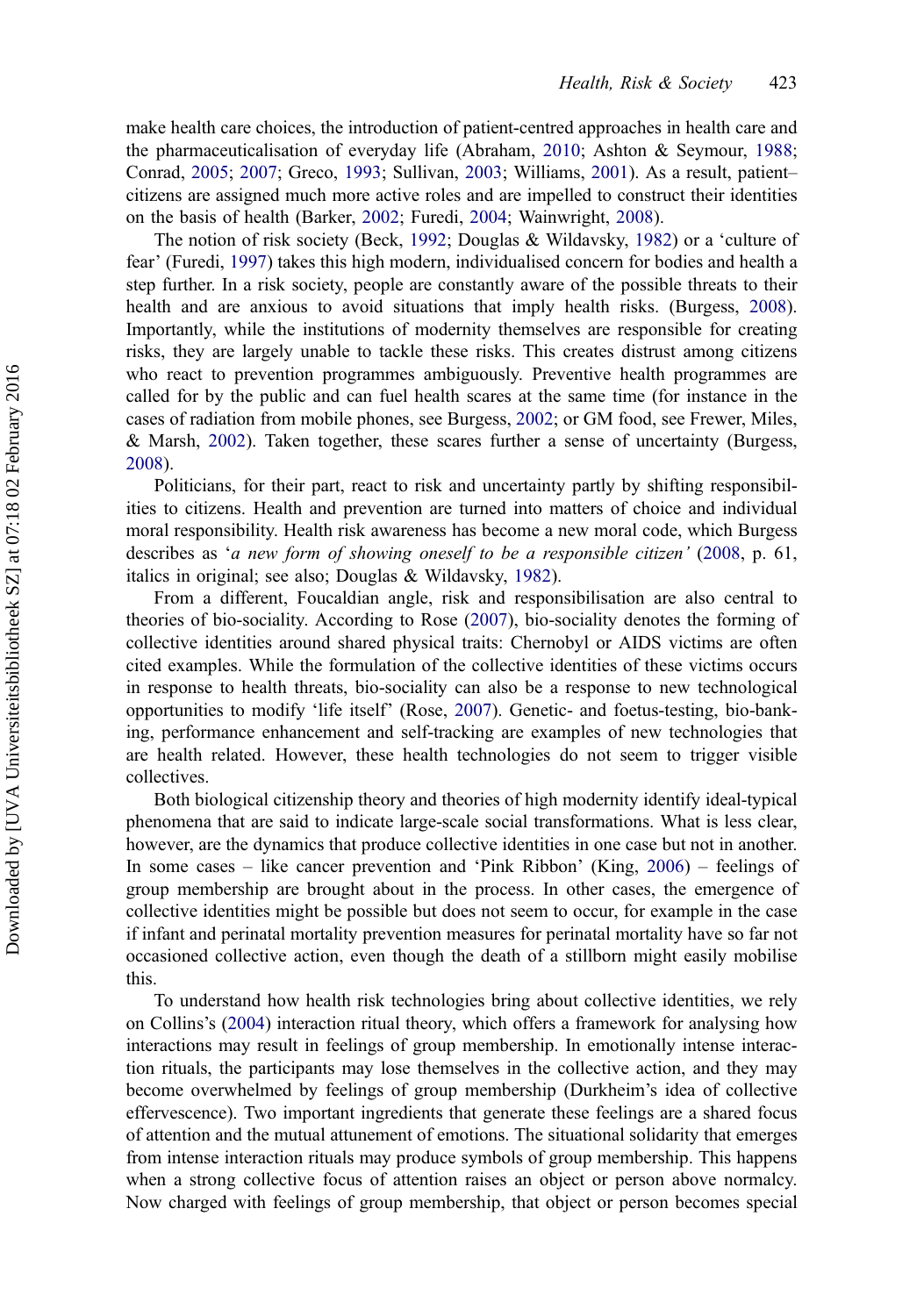(sacral, in Durkheim's analysis) and subject to rules about how it (/he/she) should be treated, by whom and at which moments. People use these symbols to revive feelings of group membership. These symbols, whether ideas, material objects, humans or other living forms, are able to display the collective identity  $-$  in the sense that they arouse feelings of group membership – in one image.

Symbols have moral significance, and they honour what is socially valued in a group. Thus, they make people feel like their actions are worthy, valuable and good. In order to invoke group sentiments again, symbols must be 'celebrated' in repeated interactions. Collins ([2004,](#page-18-0) chapter 3) distinguishes three dimensions of symbol circulation. First-order circulation consists of the original interactions from which these symbols emerged. In second-order circulation, people use these symbols in other situations than the one in which they emerged: they may talk about the symbol or respond to it in various ways (such as worshipping, exhibiting or carrying the symbol around). The internalisation of symbols is third-order circulation, whereby people use symbols in their thought processes, reminding them of and reviving feelings of group membership.

While the micro-sociological approach we rely on suggests that in principle anything could be turned into a symbol of group membership (humans, animals, material objects and even ideas), the automated external defibrillators we focus on here are not neutral. They are heavily imbued with expectations: responsible citizens should use them to save lives. Also, these objects reflect pre-given meanings such as the authority of medical technology and a belief that it is possible to overcome failing human bodies. Furthermore, automated external defibrillators provide opportunities and constraints for new social practices through their size and shape, their place in (semi)-public space and through the necessity of learning how to handle and maintain them.

Following Timmons and Crosbie [\(2014](#page-19-0), p. 358), we regard the automated external defibrillator technology as a heterogeneous engineer (Law, [2009](#page-18-0)) that brings various elements together, in this case the technological and material properties of the device but also the medical-institutional knowledge that surrounds it. The local implementation may not be a smooth process. Automated external defibrillators require new sets of practices that contribute, interfere or compete with already existing practices and identities. In the material-semiotics or actor network approach, the process that enables actants (human and non-human objects) to be part of the network is called translation (Law, [2009](#page-18-0)). In order to network, actants must be given a meaning and must be treated by other actants in a certain way. From a micro-sociological perspective, we argue that these meanings display the degree to which they are seen and treated as symbols of group membership. Adding these insights from material semiotics, we wonder how moral expectations, pre-given (but not unchangeable) meanings, new social practices and institutional arrangements that revolve around the automated external defibrillators affect the micro-sociological processes in which collective identities emerge.

Based on these considerations, we can now specify our research questions. First, following Collins's ([2004,](#page-18-0) pp. 95–101) 'rules for unravelling symbols', our initial inquiries address the first-order circulation of the symbol. This concerns the original interaction in which the object was turned into a symbol. Hence, we ask about the occasions at which the object has been the focus of collective attention, admiration and celebration.

Second, we consider the second- and third-order circulation of the symbol. Here, we question the invocation of the symbol in other instances than in the original interaction ritual, and the extent to which the object as a symbol of group membership is internalised. Also, we focus on the moral sentiments invoked by the object and ask if people believe that the object should be more widely distributed or advanced; conversely, we ask if the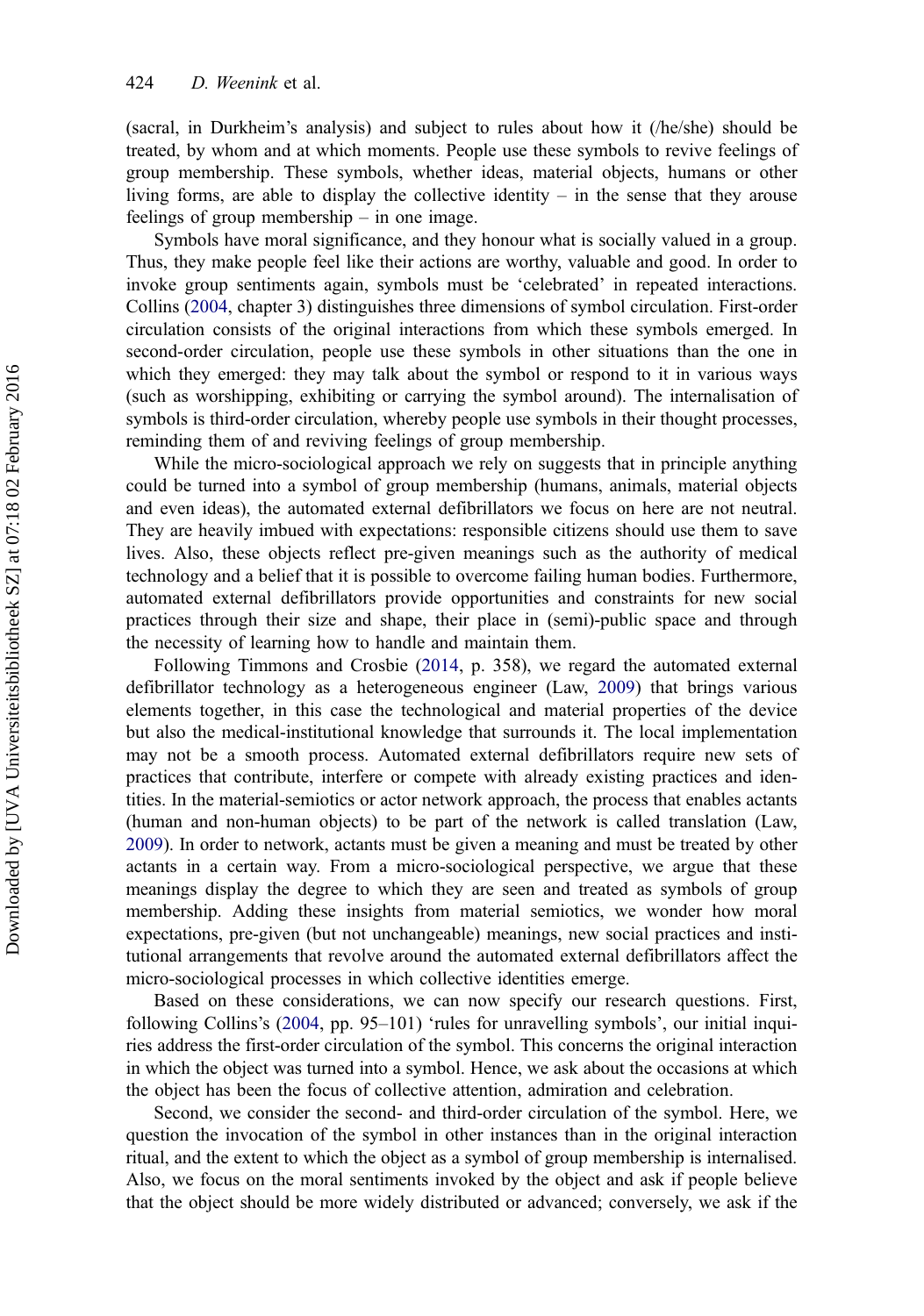<span id="page-6-0"></span>object and its distribution is repudiated by others. Third, we analyse how the translation of the automated external defibrillators' material properties and institutional network affect and shape new interaction rituals.

#### Methodology

In this article we draw on fieldwork in two Dutch villages in 2008–2009 and again in 2014. We were originally invited to undertake fieldwork by a Dutch Catholic foundation for welfare work. It was concerned about solidarity in rural communities and declining participation in voluntary associations. To gain a better understanding of social life in contemporary rural communities, the foundation requested close-up analyses of two villages in the least populated areas in the Netherlands. We selected the villages using the following criteria: there should be a primary school in the village, local life should not be dominated by recent social upheaval (such as major agricultural restructuring policies) and the community should not contain over 1500 inhabitants. Eventually, we selected two villages, which we refer to in this article as 'Ledele' (about 1500 inhabitants) and 'Wierderhuis' (about 500 inhabitants).

In 2008–2009, we conducted 20 semi-structured interviews with inhabitants and representatives of the school, church and voluntary associations (including political interest groups) in both villages. Our initial analysis suggested that there was no lack of social solidarity and that feelings of group membership were clearly present. After this round of interviews, we distributed 503 questionnaires through which we investigated the circulation of symbols of group membership. The survey also provided a way for triangulating the results of the interviews and helped to assess the degree to which the opinions expressed by the interviewees – often more prominent villagers – were shared by a larger proportion of the villages' populations. Questionnaires were distributed to virtually every household in each village and were later collected or sent back by the respondents. In each household, one adult – selected at random according to our instructions (using a coin toss) – completed the questionnaire. The response rate was 52%, resulting in a dataset of 264 respondents. This response rate may seem low, but it equals the average rate for this type of questionnaire in the Netherlands (Kalfs & Kool, [1994](#page-18-0)). Moreover, the questionnaire was rather demanding, including a series of open questions that took more time and attention than the usual checking of closed answering categories in most surveys. As compared to the population, it turned out that only the category of people aged over 65 living in Wierderhuis were underrepresented in our sample.

We returned to these villages in 2014. This second stage of fieldwork focused on the questions of how the automated external defibrillators were used in the past period, whether they were still regarded as a symbol of group membership and how processes of translation had unfolded. We conducted four interviews with members of the automated external defibrillator committees, with the chairmen of the local political interest groups in both villages and with a local inhabitant who had been involved in resuscitation. In addition, one of us joined a one-day training in the use of automated external defibrillators, in which 10 inhabitants of one of the villages were present. Furthermore, we conducted a short online survey, which was completed by 164 inhabitants. Both the interviews, the observation at the instruction meeting and the online survey focused on the meanings and concrete actions (such as use, maintenance, training and organisation) associated with the automated external defibrillators as well as on the perception of health risks. In the following sections we report the results of the analyses, combining each of these various data.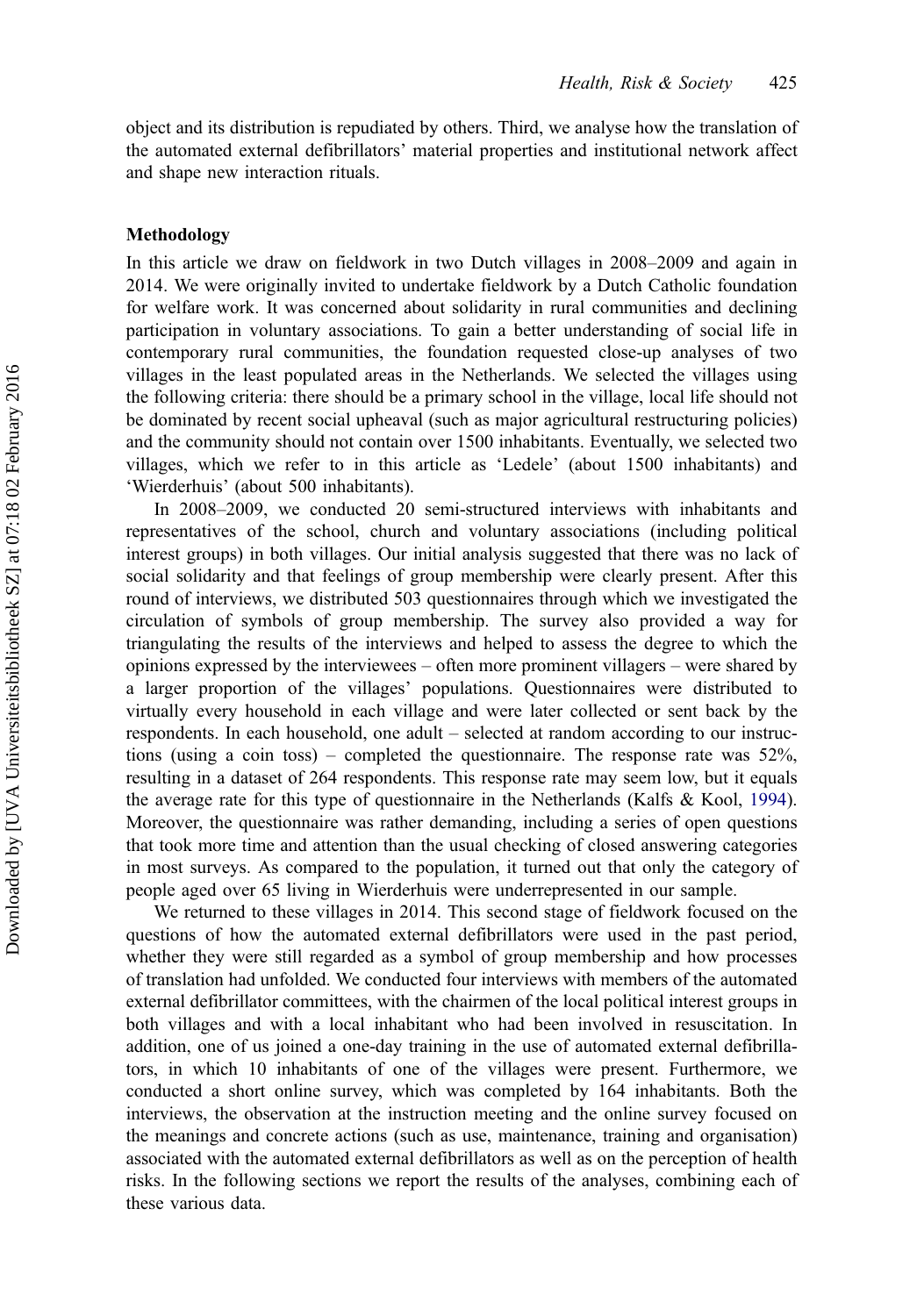We use pseudonyms for the villages and the interviewees. The pictures included in this article were produced with the aim of publishing them in regional newspapers. Permission has been granted to reproduce them and the people who are shown in these pictures have granted permission to be shown in them.

### Findings

#### Health risk technology as the focus of group feelings

In both villages, groups of residents had launched a fundraising campaign and had several automated external defibrillators installed in their village and the surrounding region since 2006. In the survey we conducted in 2009, we asked about the social life in the village with the following open question: 'Could you mention things you have done together with other villagers that you find valuable or important?'. The automated external defibrillators project scored highest (mentioned by 19% of the respondents) together with village street parties and the (rebuilding) of the sports club facilities (17 and 19%, respectively). The online survey of 2014 asked whether the inhabitants found automated external defibrillators important; of the 164 respondents, 75% indicated they found them very important, 23% indicated they were important and the remaining 2% found them of neutral value (none of the respondents indicated that they considered automated external defibrillators not important). The interviewees spontaneously pointed to the installation of the automated external defibrillators as an object of pride and as sign of group cohesion. For instance, when the chairperson of the rural/agricultural association in Ledele, Evert Hertog, was asked to elaborate on what he referred to as the 'community spirit' of the village, he explained:

- Don Weenink: You just talked about community spirit. . . could you say a bit more about that?
- Evert Hertog: To give another example. Have you heard about the AED [automated external defibrillators]? That's a success story here. You know there are villages or towns who managed to install such a device. But we in Ledele, we installed seven of them! So these actions, that's how it works.

The chairman displayed his pride to belong to the group of inhabitants of Ledele. He called the project a success story, and compared Ledele to other villages that have installed fewer devices. The automated external defibrillators project was here presented as a symbol of the group, a source of pride. Jan Vlak, chairperson of the local political interest group in the same village said:

Jan Vlak: ... for example, the first-aid committee came up with the idea to install AEDs in the village. And they said, we can't do this alone, so two of our board members joined them, as did the doctor of our village. They worked hard and within a year, we had seven AEDs in the village. This is how we are, we work together if we think it is important.

In this interview extract, the automated external defibrillator signalled the identity of the group ('this is how we are'). It also symbolised the group's ability to 'work together' to achieve goals, which also filled this interviewee with pride: 'within a year we had seven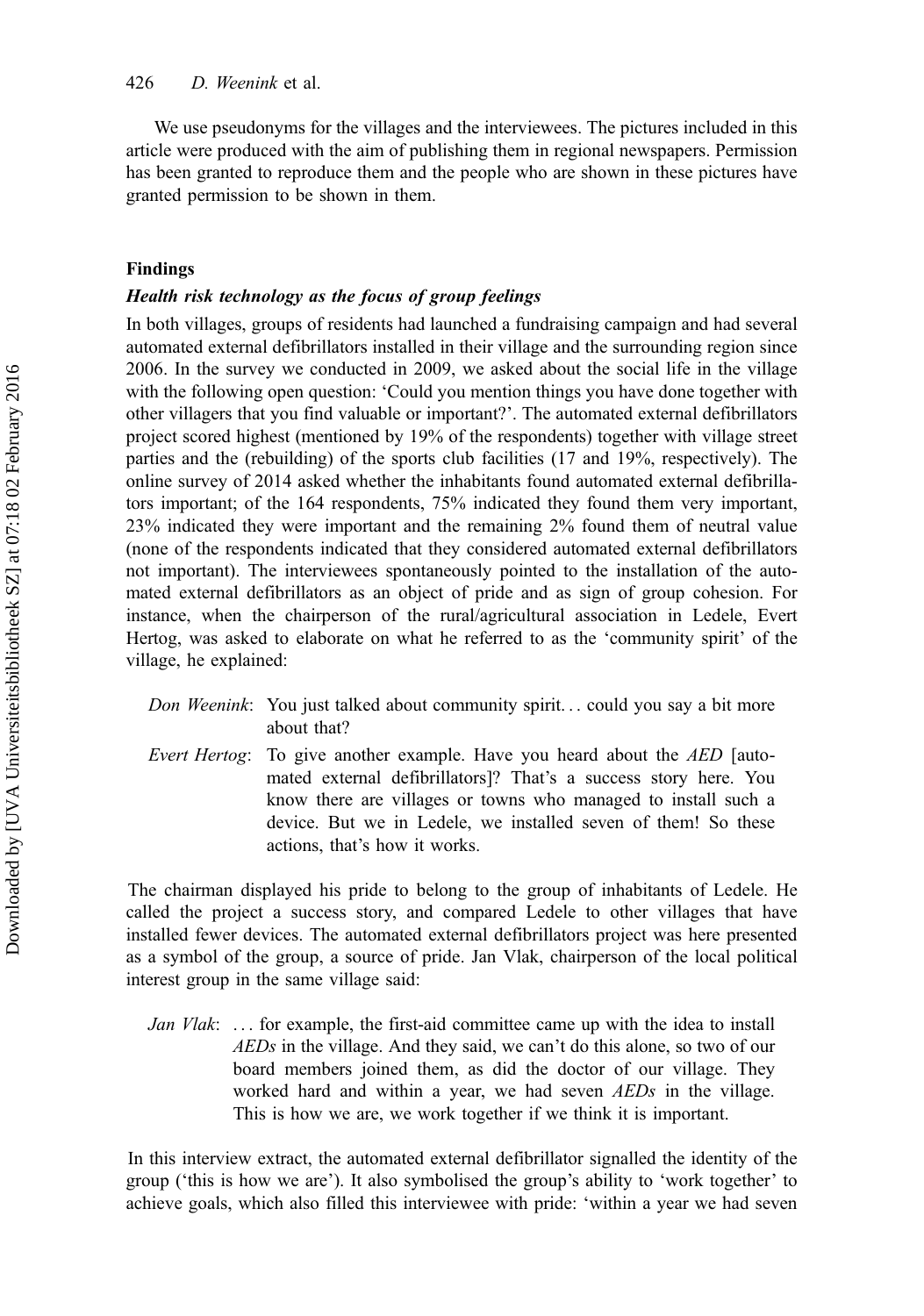AEDs in the village'. Feelings of group membership and collaboration among the villagers seemed very much alive in relation to automated external defibrillators. A married couple who were active in various associations in Ledele said:

- Janine Brink: You meet one another, everywhere... it's just one network of people knowing and meeting each other.
- Kees Brink: And that means we can really do something. . . like the action with the AEDs. There was this committee and they arranged a fundraiser... and they collected money for five AEDs and the doctor and the shopkeepers and small businesses give the money for another two. So we managed to install seven of these devices! Seven! In addition to that, over hundred people have attended a course to use the AEDs.

The automated external defibrillators project formed a symbol of and chance for the realisation of collective goals. The idea of installing automated external defibrillators brought people together, and this movement underpinned the installation of multiple devices. While the communities we studied may have had had a strong sense of collective identity already before the arrival of the automated external defibrillators, our data show that the collective action in which these devices were the focus of attention provided these communities with a symbol that filled their members with feelings of pride and belonging. As we will show in the next section, participants in our study attached more importance to automated external defibrillators as symbols of local solidarity than to their role as mechanisms for reducing health risks.

#### Health risk awareness

The villagers indicated that the risk of heart failure was a major motivation for the automated external defibrillators fundraising. At the time they started fundraising, there was no ambulance station in the locality. In both villages, a specific incident raised awareness of the potential benefits of automated external defibrillators: in Ledele, a male resident in his forties had died from heart failure and in Wierderhuis interest in these devices was stimulated by a villager who had a relative (who was not resident in the village) whose life had been saved through the use of an automated external defibrillator. When we returned to Ledele in 2014, an ambulance station had been set up in the locality but the automated external defibrillators were still in use. The establishment of an ambulance station did *not* change the commitment of the inhabitants toward these devices: there was no change in villagers' willingness to donate money or in their willingness to attend the training sessions. As in Timmons and Crosbie's study [\(2014,](#page-19-0) p. 361), we found that the move to install automated external defibrillators was not driven by quantified risk assessments.

Rather than talking about 'resuscitation' or 'to resuscitate', inhabitants introduced us to a new verb: 'to  $AED$ '. The use of this term tended to highlight the value which villagers attached to the devices as symbols of group membership, whereas the use of the term 'resuscitate' would have focused more on the underlying health condition and risk. Even when the automated external defibrillator failed to save a life, its status as a group symbol remained uncontested. In Wierderhuis, a young man was resuscitated but died from heart failure only two weeks after being saved. This came as a shock to many villagers. They organised a meeting to share their grief. In this case, the automated external defibrillator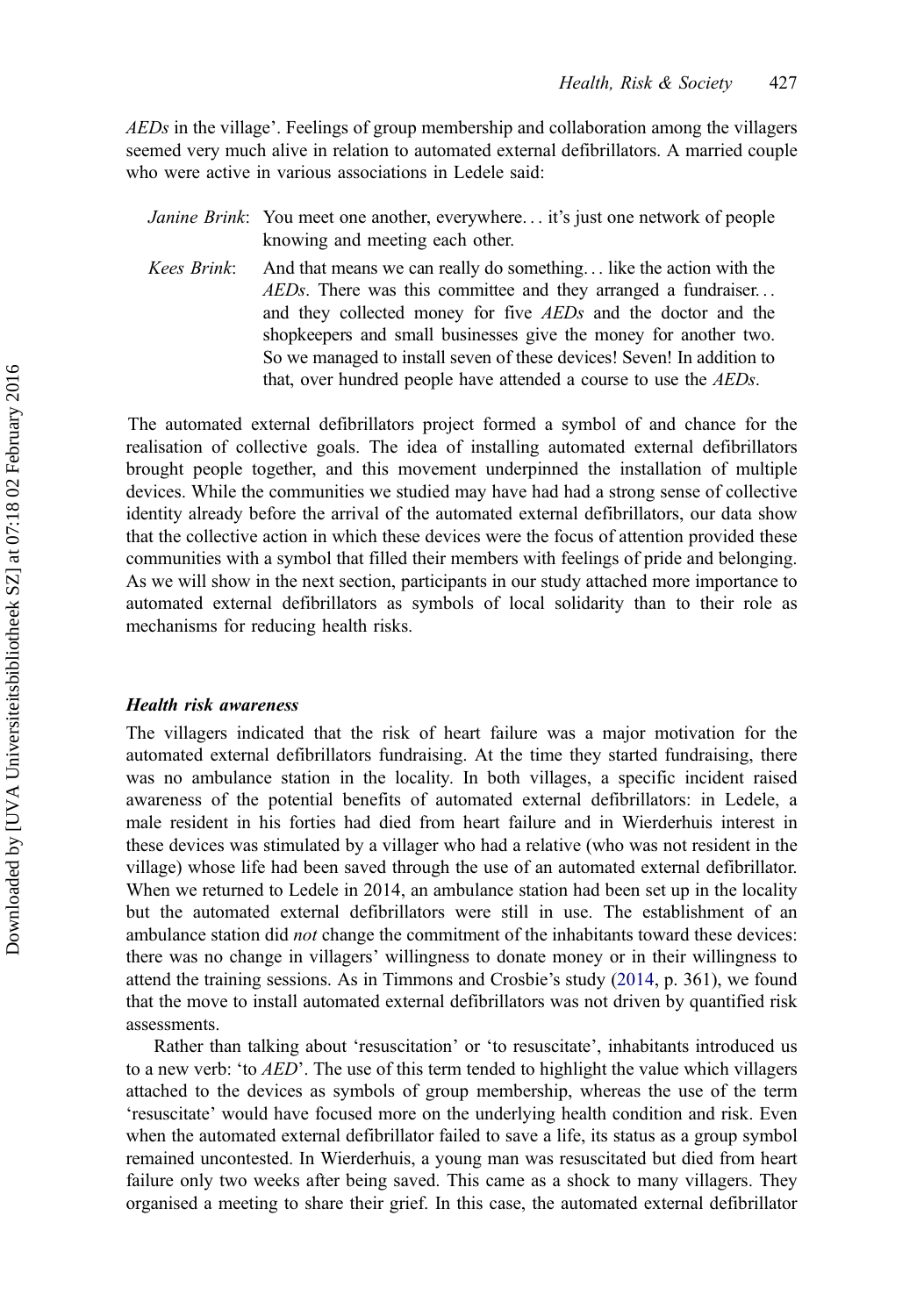had not the prevented the death of a villager, but it stimulated the organisation of additional interaction rituals in which the villagers focused their attention on the sad loss of a fellow village dweller. The automated external defibrillator committee invited the certified instructor to join the evening, indicating that the arrangement of shared grief was also shaped and connected to the institutional web surrounding automated external defibrillators. The faith in the automated external defibrillator was evident from our 2014 online survey. We asked villagers whether they felt less safe after a failed resuscitation. Only 9.8% of the respondents felt less safe and the overwhelming majority indicated that a failed resuscitation did not undermine their faith in the technology.

When interviewees talked about the automated external defibrillator, they only mentioned health risks or feelings of anxiety in passing. When we explicitly asked inhabitants whether they felt more safe because of the presence of automated external defibrillators, their replies indicated that safety was not a major issue for them, as can be read in the following interview with two members of the automated external defibrillator committee in Wierderhuis:

| Jolanda Boersma: | You mentioned a couple of times already that this is a thinly<br>populated area. Do you have the idea that AEDs are specifi-<br>cally relevant here? I mean, the risk that something happens?                                               |
|------------------|---------------------------------------------------------------------------------------------------------------------------------------------------------------------------------------------------------------------------------------------|
| Loes Hoogveld:   | I don't think so.                                                                                                                                                                                                                           |
|                  | <i>Monique Achterwal:</i> Well when we started we did notice that, yes, we have seen<br>it, if something happens and there is nothing                                                                                                       |
| Loes Hoogveld:   | No, I believe that the folks around here are common-sense:<br>'OK great we have the <i>AEDs</i> and ehm, we all join', but they<br>do not think like: 'Oh do we feel safer now?' That's not how<br>they think about these things over here. |

Monique Achterwal: I don't think so either.

Even though Monique Achterwal indicated that the automated external defibrillators project started because 'there was nothing here', meaning no automated external defibrillators or ambulance service, both villagers also stated that their fellow villagers are not really concerned about these risks.

But risk calculations and prevention logics are not completely absent. One of the respondents reacted to the case we have discussed in which the automated external defibrillator 'failed' and the resuscitated villager died with the comment: 'So the chances are. . . both is possible. Well, if you do nothing, you will be sure that you will not achieve anything'. Other villagers including participants at the training sessions commented that 'if you don't act at all, you can be sure the person will die'. In the online survey we conducted in 2014, we asked the question whether respondents felt safer after the introduction of automated external defibrillators. Only a minority 8.5% indicated they felt much safer, 50% felt safer, while 41.5% had a neutral opinion about it. These results suggest that a majority of the respondents thought that automated external defibrillators contribute to a reduction of health risks when they were directly asked about this issue, however this awareness was not that evident in the interviews.

Thus we conclude that automated external defibrillators were predominantly seen in terms of pride and solidarity, rather than in terms of health risk. In the next section, we examine how the automated external defibrillators became a symbol of group membership and how this symbol circulated in the community. We will show how this process was shaped by the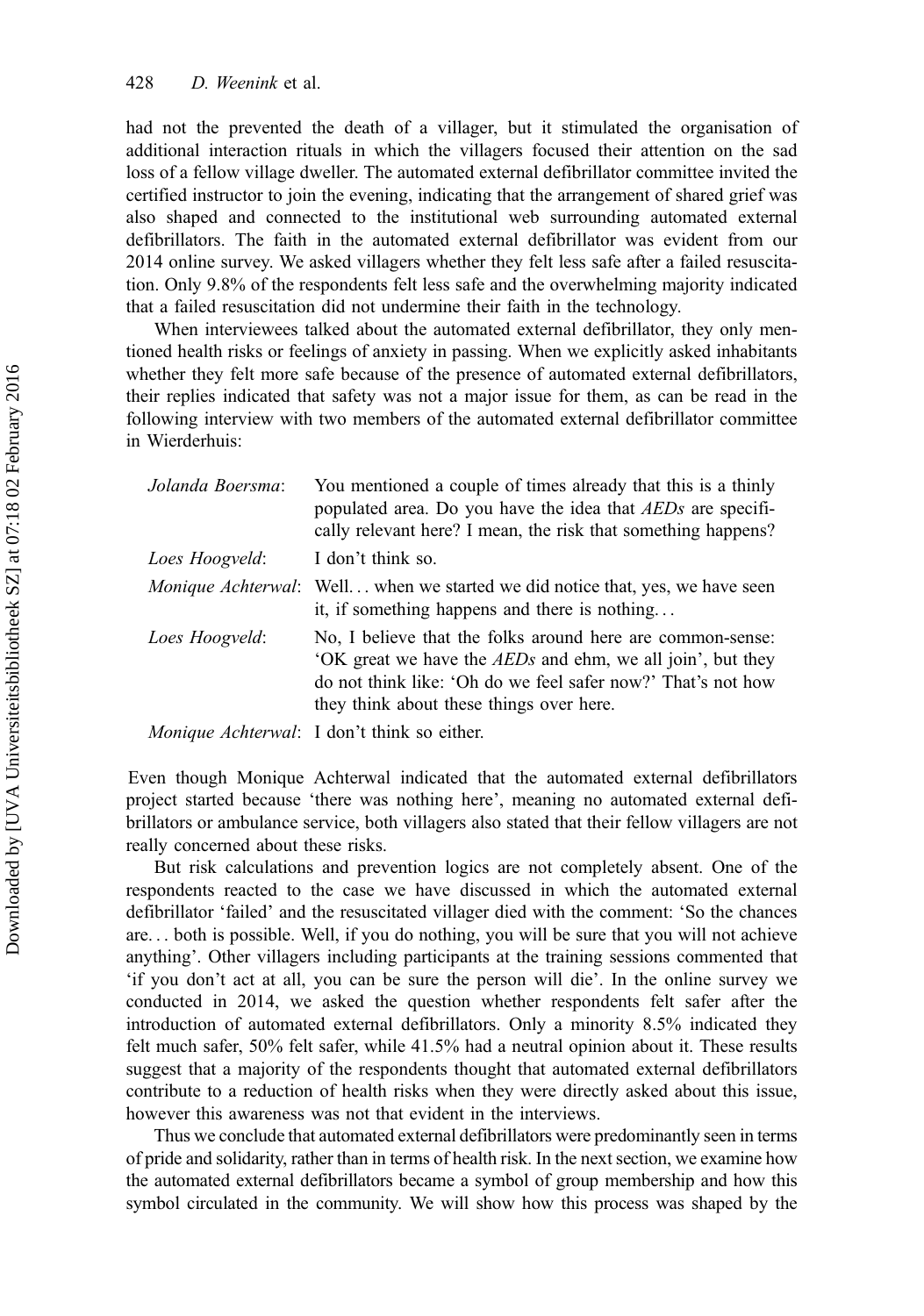material properties and the institutional webs surrounding the automated external defibrillators. Even if the collective action to install automated external defibrillators thrived on existing communal bonds, new groups – like the automated external defibrillators committee – and bonds emerged after automated external defibrillators were installed.

## Arrival and translation of automated external defibrillators: primary and secondary interaction rituals

The primary ritual in which automated external defibrillators turned into a symbol of the group was a ceremony, in which the first devices were festively inaugurated in both villages. [Figures 1](#page-11-0) and [2](#page-11-0) offer snapshots of this inauguration ritual. The initiators proudly presented the first device to the inhabitants of Ledele, at the entry gate of the local pub ([Figure 1\)](#page-11-0) and during the meeting that preceded its installation ([Figure 2](#page-11-0)). In this ritual, the automated external defibrillator was the focus of attention (as can be seen in [Figure 1\)](#page-11-0) and became loaded with feelings of group membership, turning it into a symbol that says: 'we take care of each other's health and wellbeing'.

But the installation is only a first step. To play its role in the network, both the material properties and the institutional networks of the device have to be translated. Consider the role of training sessions for volunteers for instance. In the following extract from an interview with Iteke Jansveld, who was the chairperson of the automated external defibrillator committee in Ledele at the time of the interview, highlighted the importance of the training sessions:

Jolanda Boersma: And who is most knowledgeable how to use the device? Iteke Jansveld: Well,... we have a luxury position in our village, because we have five [note that most other interviewees said seven] devices, and we also have 200 volunteers who have to receive training each year in the use of the device. So that makes for a whole lot of people, because we – our village amounts 1,100 inhabitants, so 200 volunteers is a very large part. All those volunteers take this training and also the follow-up training. So we have two instructors who train all those volunteers.

Iteke Jansveld did not answer the question, but instead proudly points to the large proportion of inhabitants who are involved in the networking of automated external defibrillator in the local community. Hence, these training sessions can be seen as secondary rituals that focus attention on the automated external defibrillator. In both villages, villagers, and in Ledele even school children aged 12, participated in annual or bi-annual automated external defibrillator training sessions. At these sessions, the 'theory' of the device was rehearsed and individuals were trained in its use. These half day events were attended by 10 to 20 people; the first course for each villager was free of charge, and they paid a small fee for further sessions.

When one of us attended a training session – officially opened by the mayor – she was struck by the very lively and convivial atmosphere. This seemed more of a social event, a day out, than a course in life saving techniques. There were several other ambiguities as well. First, at some points in the session the trainers stressed the role automated external defibrillator played saving lives. However, at other points they suggested that automated external defibrillators were an 'in between solution' and that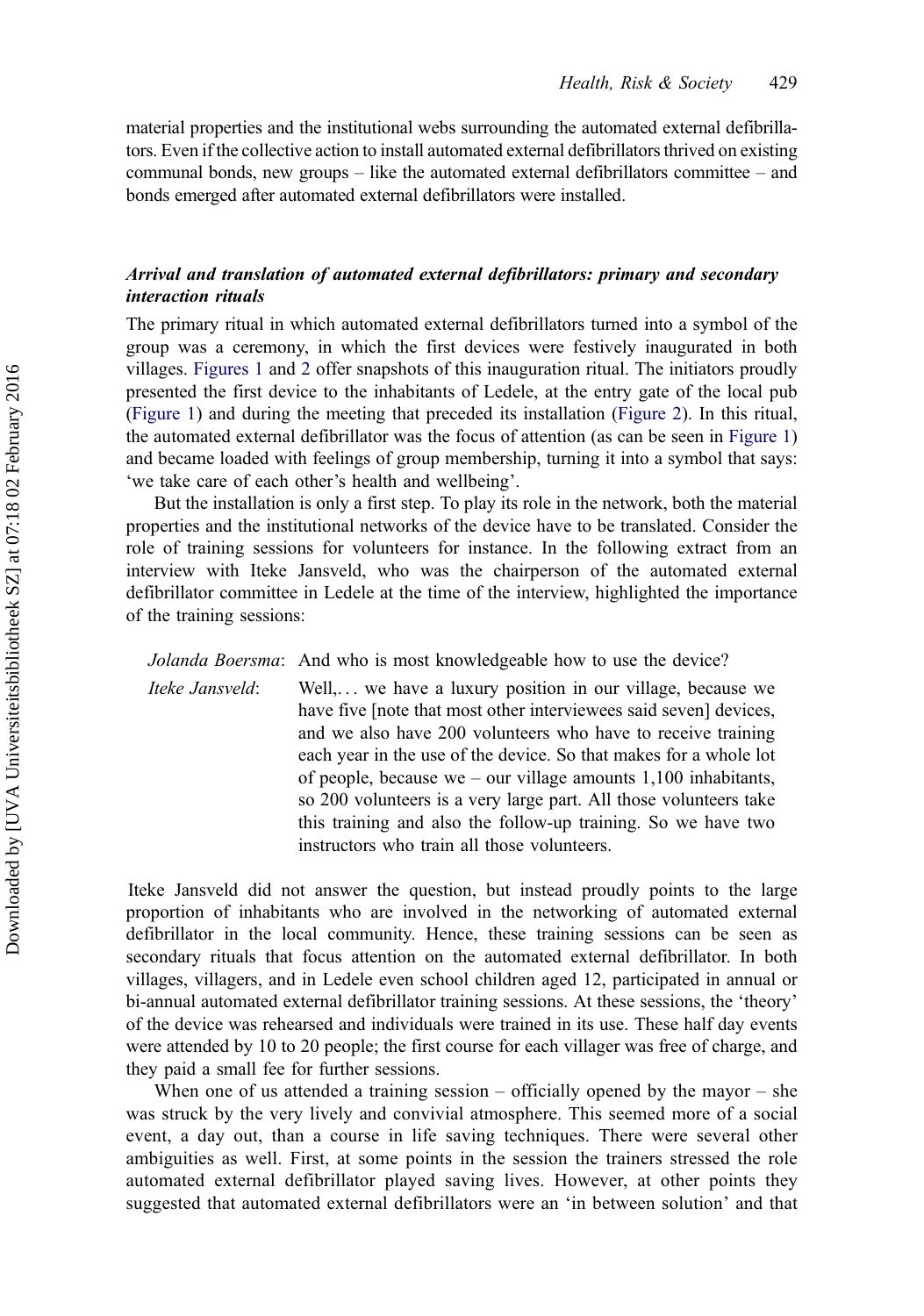<span id="page-11-0"></span>

Figure 1. First-order interaction ritual: Automated external defibrillators turned into a symbol. The installation ceremony in Ledele (photo taken by a member of the automatic external defibrillators committee in Ledele who has given permission for its publication).



Figure 2. First-order interaction ritual: Automated external defibrillators turned into a symbol installation ceremony in Ledele (photo taken by a member of the automatic external defibrillators committee in Ledele who has given permission for its publication).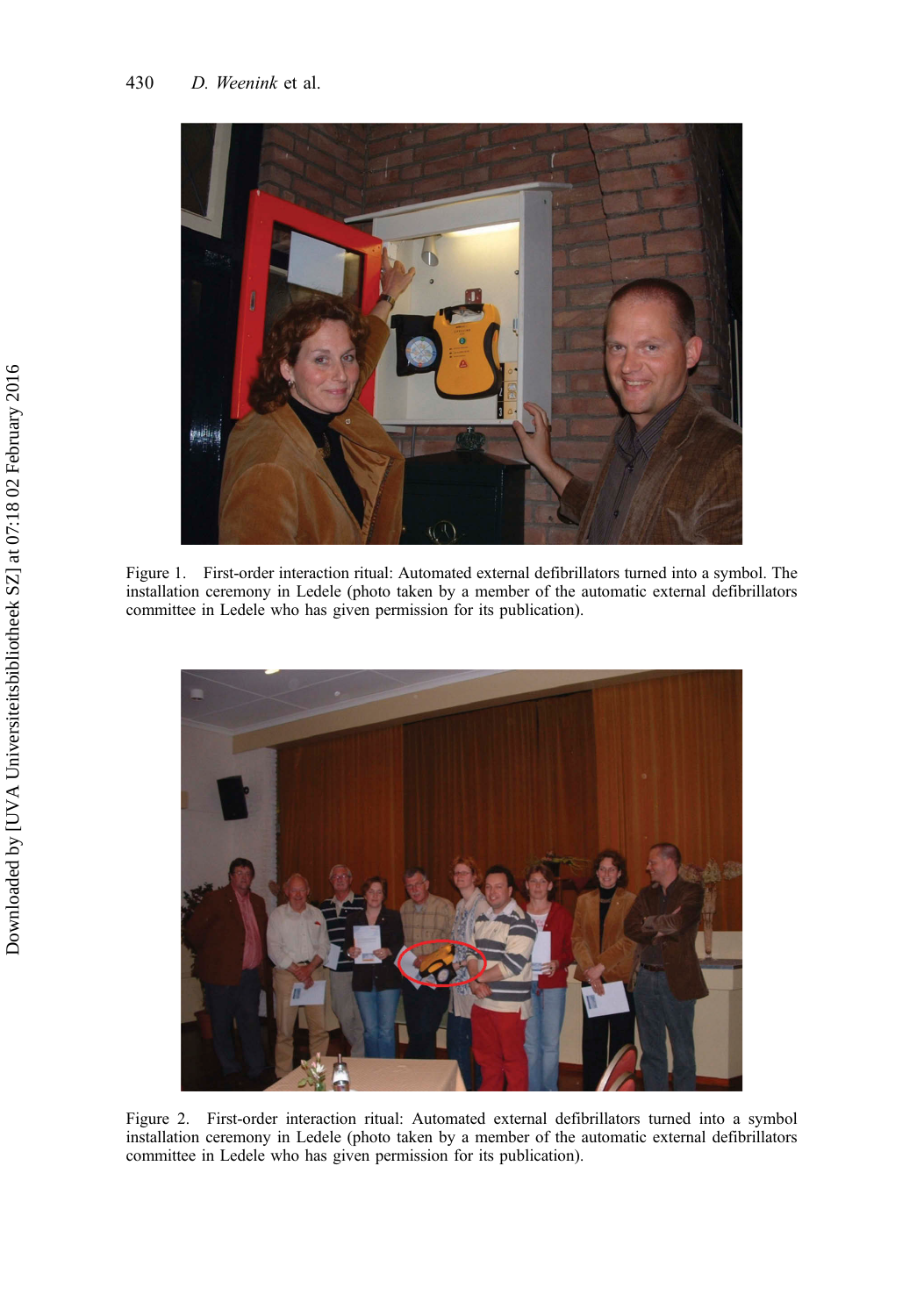other responses to medical emergency such as calling the ambulance or manual resuscitation were crucial. Second, the sessions were held to equip villagers with knowledge and techniques to handle the devices. Understandably, villagers were worried that if they used the equipment they might make a mistake. But then the trainers and other trainees replied that it was better to do something than nothing and some suggested that automated external defibrillators were effectively fool-proof. Thus, the defibrillator was both portrayed as a 'dumb device' that needed the skill of a human handler but also as an autonomous being with human-like capacity to intervene and save life.

But these ambiguities did not undermine the trainings sessions. They were dealt with humour and rule of thumb prevention logics. Most importantly, the training sessions contributed to social integration, more specifically the formation of a new group of volunteers. [Figure 3](#page-13-0) offers a view of this type of second-order interaction ritual, focussing on villagers in Wierderhuis. The photograph shows a group forming a heart, after having successfully completed a course in operating automated external defibrillators.

Villagers saw learning to handle the devices as a moral task, especially for the younger generation. In Wierderhuis, members of the automated external defibrillator committee visited the school regularly to talk about the device, indicating where they were located and why they were installed there. In Ledele, pupils at primary school learnt to use the devices. As the following couple explained:

- *Janine Brink*: It's one thing to get these instruments installed, but then, you need people to attend that course to handle these AEDs. . . if nobody wants to learn how to handle them, well then it would have been a waste. And also, we wanted to maintain this in the future... so the youth...
- Kees Brink: The primary school was on national television. Because our school was the first to teach children how to deal with AEDs. . . . Moreover, now they learn these instruments and can save lives. So, if they will be 16, become drunk and make a mess, they will demolish anything but leave these things intact. So, if you can manage just that, than it's already a good thing in my eyes.

Guus van Born, the teacher of the primary school in Ledele noted that:

We have that situation with the *AEDs*. We have now seven of them. Those things, they reflect togetherness. Because so many villagers contributed generously, we could buy so many of these instruments. We had an evening with a psychologist, because some parents were a bit afraid whether it would be good for their children to learn how to handle these instruments. Because. . . it might be traumatising when you need to resuscitate someone. But well, the larger part of parents agreed we give a resuscitation course at school. But some couples worried about it or they had doubts. But in the end. . . all children had attended that course and received a credential, and it even was on national television.

The moral dimension of the automated external defibrillators was evident in Kees Brink's comments when he said that drunken youth would demolish everything except the automated external defibrillators. Guus van Born, the teacher, noted that automated external defibrillators indicated the 'togetherness' of the village, thus highlighting their symbolic quality. It can be argued that when village children are taught to handle automated external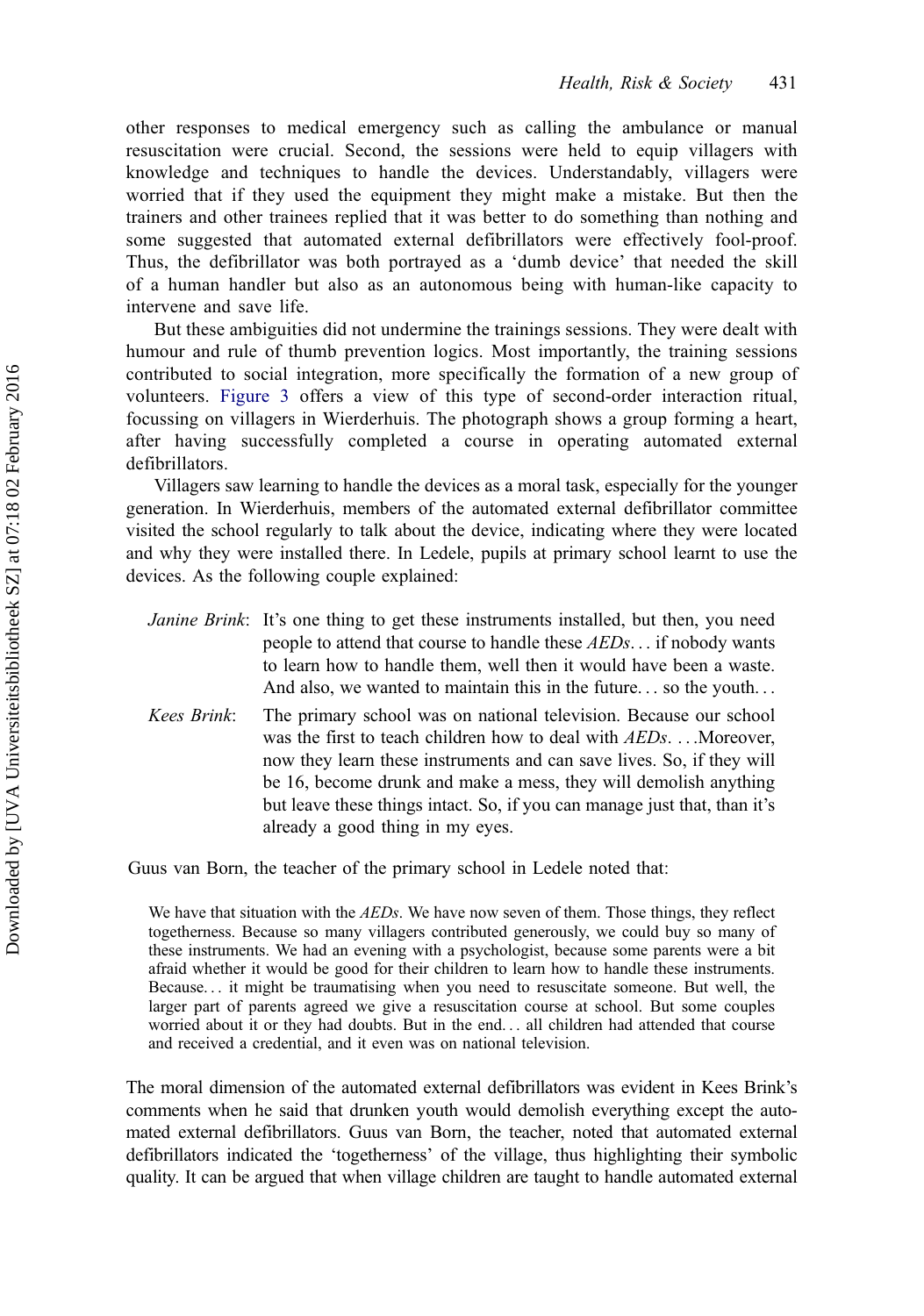<span id="page-13-0"></span>

Figure 3. Second-order interaction ritual: group formation. The picture shows the participants of a course in operating the automatic external defibrillators in Wierderhuis (photo taken by Theo Keizers who has given permission for its publication).

defibrillators at school, they are learning a moral rule: 'we take care of one another'. Thus learning how to deal with these devices reproduced the moral order. This was also evident in the results of the 2014 online survey. Here, we found that young inhabitants under 26 years of age did not differ significantly from the older inhabitants with regard to the importance they attached to the automated external defibrillators, nor did they differ with regard to the number of automated external defibrillators they could locate (significance of differences based on chi-square tests). In fact, 76.8% of the young villagers found the automated external defibrillators very important and 42.0% knew to locate 'many' of them, while this was 73.7% and 29.5%, respectively among all other age categories. Automated external defibrillators represented a broader moral order, rather than being just pieces of health risk technology that was relevant for specific categories at risk.

The findings we have presented up to this point indicate that the symbolic power of the automated external defibrillators was pervasive: it seemed that our interviewees were proud of the automated external defibrillators and the solidarity it stimulated. There was some discussion amongst villagers of the appropriateness of teaching primary school children how to handle the devices, but generally the value of the technology was not questioned (compare this to Timmons and Crosbie's [2014](#page-19-0) comments). There was just one notable exception. While the local political group of Ledele was unanimously in favour of the installation of automated external defibrillators, Gert Jansen, the chairman of the local interest group in Wierderhuis found it 'useless':

They wanted support from us, but we think it is a waste of time and effort. It's a mere symbolic project I am afraid. The chance you can actually save someone with these  $AEDs$  is really too small.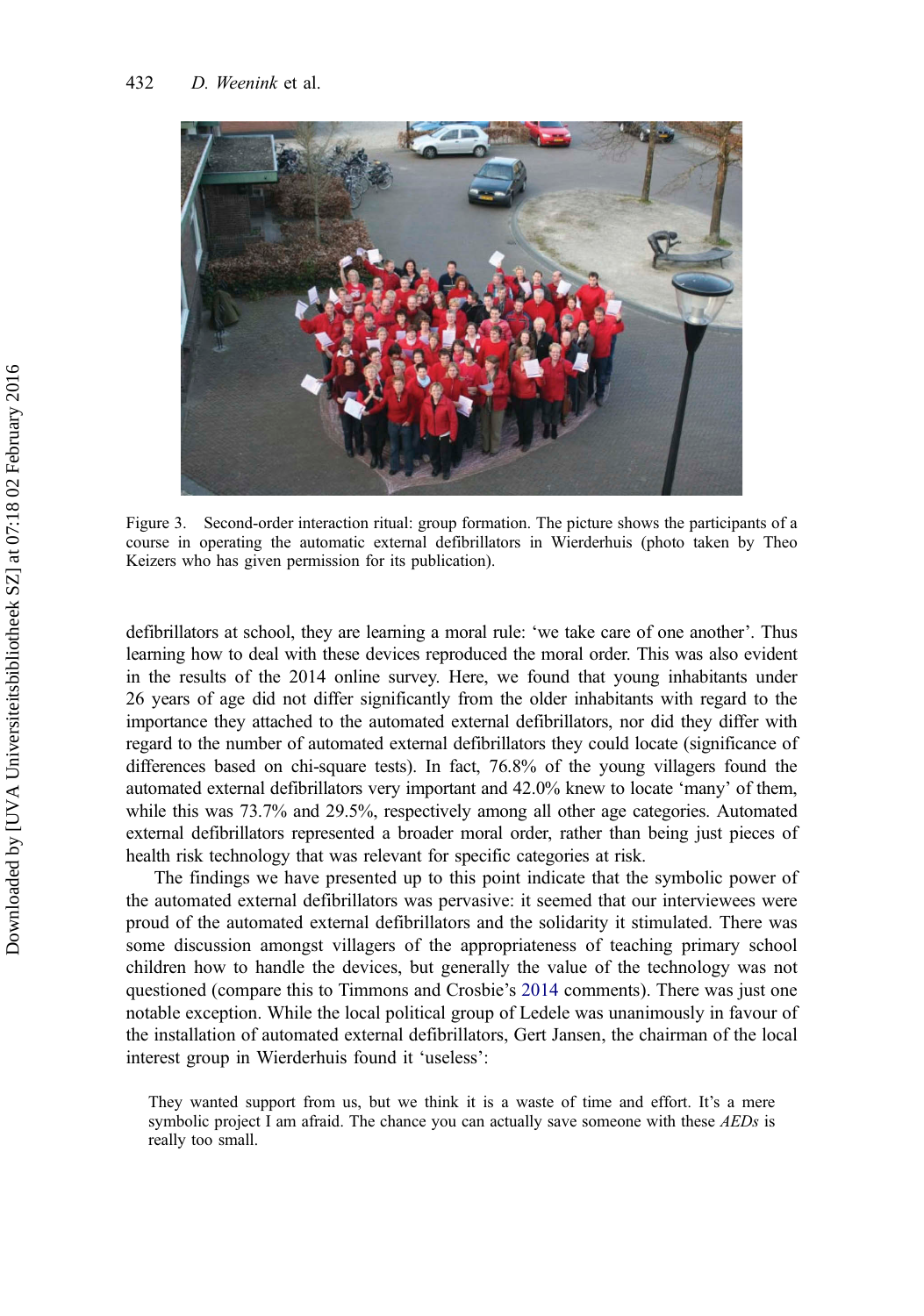When we asked other interviewees whether they knew anyone was not convinced of the value of the automated external defibrillators, they either reacted with the rhetorical question 'how could anyone oppose against it?' or they acknowledged that 'perhaps some people might think that seven of these devices are a bit overdone but they keep it to themselves'.

Based on our 2009 survey, we analysed the extent to which various social categories may feel different about the automated external defibrillators project. Here we relied on the survey question: 'Could you mention things you have done together with other villagers that you find valuable or important'. We coded all answers that mentioned the automated external defibrillators as 1 and all others and missing answers as 0 and related the outcomes to gender, age and educational level (captured by a scale with four categories, indicating the highest level of education attained by the respondent: primary school, lower level secondary education, upper level secondary education and higher education). The data showed that inhabitants who indicated that they found the project important reported a higher educational level (t-test value  $-2.08$ ,  $P = .039$ ) and were more often female (24.8% of the female inhabitants versus 10.1% of the male inhabitants, chi square test value 9.55,  $P < .001$ ), while there was no difference with regard to age (*t*-test value 0.38, n.s.).

Taken together, although the automated external defibrillators did not seem to trigger conflict and controversy, not all villagers adhered to them equally: some social categories are specifically attracted and committed to this form of health risk awareness.

## Secondary interaction rituals that resulted from automated external defibrillators in action

In the period 2006–2014, four people who had acute cardiac arrest in the villages were treated with automated external defibrillator and survived. The villagers recounted these episodes and they circulate as community stories that again, as secondary rituals, recharge feelings of group solidarity. Iteke Jansveld, chairperson of the Ledele automated external defibrillator committee reflected on this in the interview:

The first time it happened, that guy went to hospital, and they said to him: 'The only reason you are still alive is because you are from Ledele'. Well, those kinds of stories, they travel fast here. And, they make it easier to get people committed to attending these trainings and to donate money for maintenance.

Talking about automated external defibrillators elicited feelings of pride and belonging in the villagers, which was boosted when outsiders praised the community: for example in Iteke Jansveld's comment that the medical staff at the hospital had said that the caring community of Ledele had saved this man's life. Iteke Jansveld was aware that the retelling of enhanced feelings of solidarity, encouraging a continued commitment to the symbol. Such reflexive awareness of the role that automated external defibrillators played as local symbols, supported the development of relatively stable social-material practices, such as training and fundraising, for which automated external defibrillators acted as a catalyst.

Another community-forming practice stimulated by the new technology was the development of a mobile phone text-alert system. In case of an emergency, all villagers who were trained to respond and who were included in the scheme, received a text message alerting them to a medical emergency and supplying the location of the heart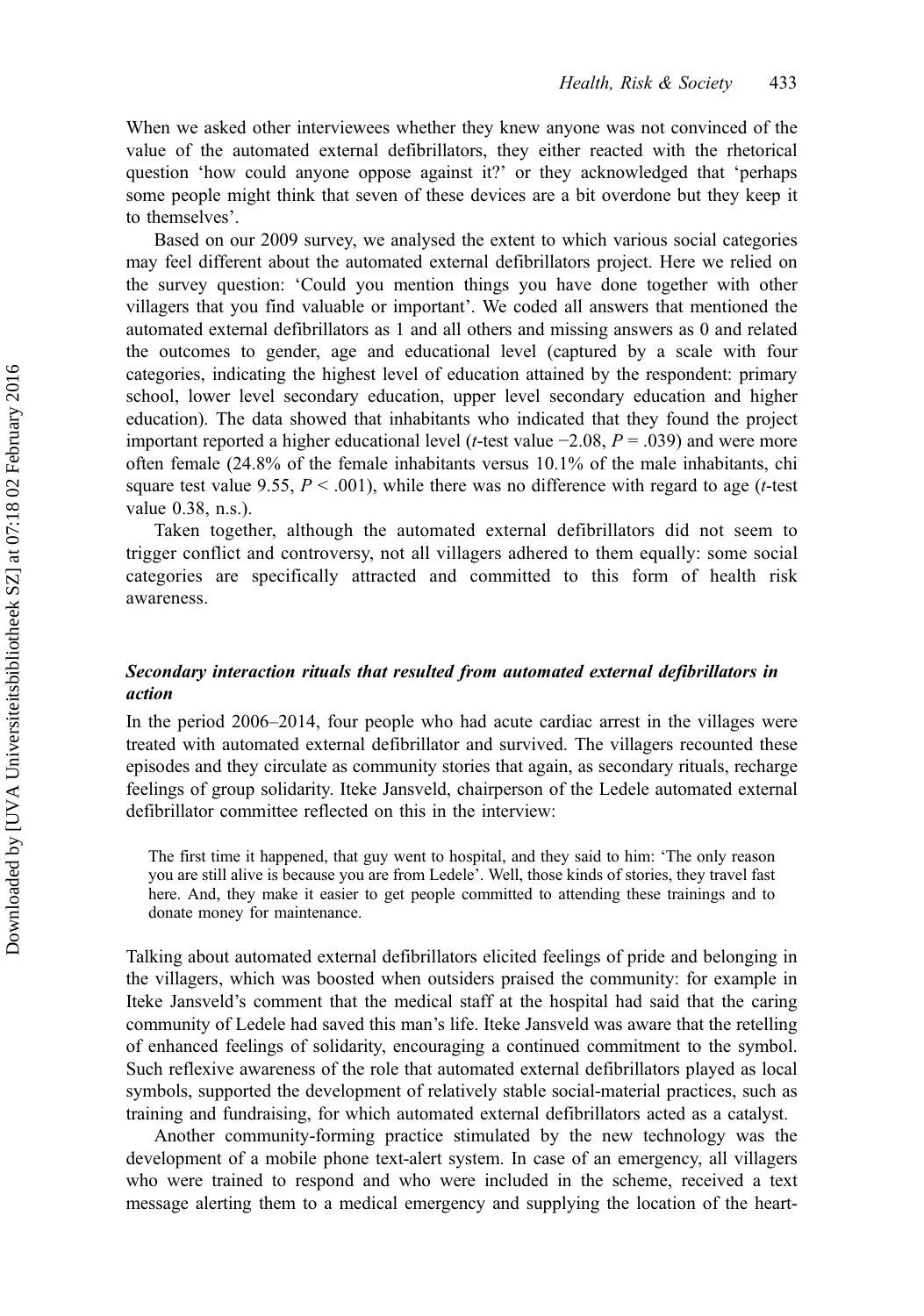attack victim. Villagers expressed their pleasure and pride at the number of people who responded to these text alerts. Loes Hoogveld and Monique Achterwal, members of the automated external defibrillator committee in Wierderhuis said:

| Loes Hoogveld: | In the end, she [the woman who was the subject of the alert]   |
|----------------|----------------------------------------------------------------|
|                | regained consciousness [without defibrillation]. Anyway, we    |
|                | had everything going, I mean the text-alert. It worked well.   |
|                | <i>Monique Achterwal</i> : It worked extremely well.           |
| Loes Hoogveld: | In a split second, we even had two <i>AEDs</i> and a number of |
|                | people who were able to resuscitate her.                       |

And Iteke Jansveld, chairperson of the automated external defibrillator committee in Ledele, told us:

Well, in case you start to live here in the village, and you might be confronted with a heart problem, you dial 112, well at that moment, twenty volunteers are called, they receive a textalert. Half of them are asked to get the AED, the other half are asked to go over to your house, or wherever you are at that moment. I received such a text once, and it said I had to get the AED. I ran to it, but when I arrived at the address, I could not even get into the house, because there were some many people there. We had three AEDs and about eleven volunteers. The whole village was there!.

Jan Willems, a volunteer, inhabitant of Ledele, who had been present while someone was being resuscitated, said:

| Jan Willems: If someone has cardiac arrest to say it like that, everybody will |
|--------------------------------------------------------------------------------|
| receive a text, and then everybody goes there. I have been there.              |
| There are always enough volunteers on the spot.                                |

Boersma: What happens then?

Jan Willems: People come running from all sides, and they bring the nearest AED with them. It happened we had four *AEDs*, while we only needed one of course.

Underpinning these descriptions of events is a sense of pride. Rather than talking about the technology and its advantages, they talked about the community spirit. As Jan Willems said fellow villagers 'come running from all sides', and they were too many villagers and automated external defibrillators.

To conclude, the training, fundraising, text-alerting system and even the sharing of grief when a villager died from heart failure can be regarded as translation processes that were part of the networking of the automated external defibrillators. At the same time, these translations processes acted as a catalyst for secondary rituals in which the group, through activities that focus on this health risk technology, recharged feelings of solidarity.

#### Discussion

Daily life is full of campaigns to increase healthy lifestyles and health risk awareness. While theories of late modernity emphasise the individualisation of risk, bio-sociality theories point to collectivising forces herein. In our micro-sociological perspective, the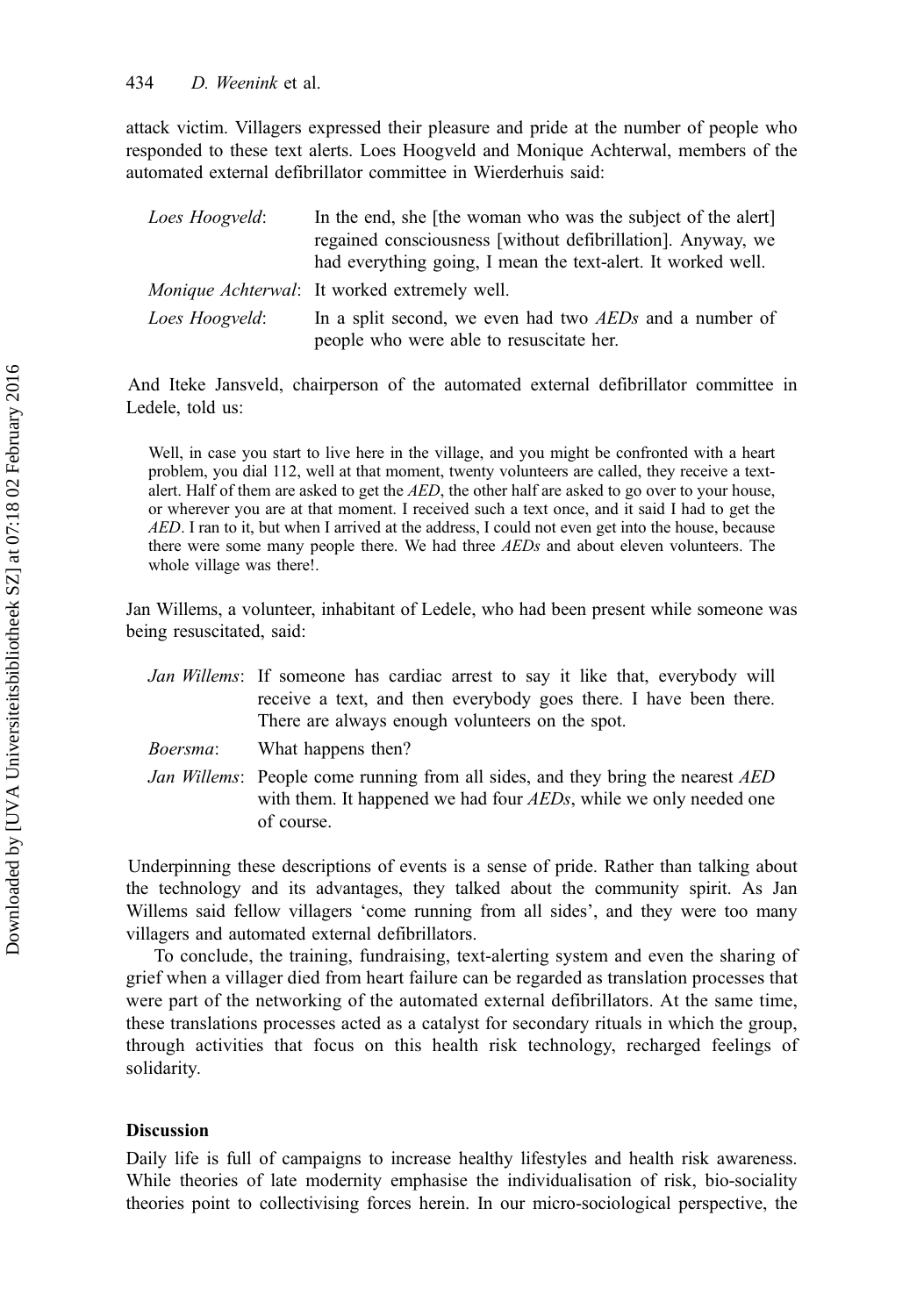<span id="page-16-0"></span>case of automated external defibrillators shows how health risk awareness and the related prevention technology can turn into a collective endeavour that provides a sense of group membership. Through action, automated external defibrillators make visible matters of life and death and at the same time they suggest control through their pre-given status as medical technology. Translated into mundane objects, leaflets, training sessions or fundraisers, this medical technology reconfigures existing local networks, revolving around the defibrillators as a symbol of the group. The health risk-related identities in the networks under study proved to be enduring: even the failure of automated external defibrillators to save life did not shatter their symbolic value. The introduction and maintenance of the automated external defibrillators did not engender much controversy in the villages studied. Rather, differences were smoothed out by pragmatic prevention logics and positive feelings of group membership, which were, however, not shared by everyone to the same degree. All in all, our case demonstrates how health risk awareness forges collective identities.

We will now discuss three shortcomings of this study that could be regarded as issues and challenges that can be taken up in future research. First, our study is restricted to health risk-related identities at a local level, where a sense of community was already in place. This may give rise to the objection that the micro-sociological approach lends itself only to such local settings. However, interaction rituals can expand into translocal networks. Consider for example the healthy school food programme which was developed in Rome and travelled to many cities and countries around the globe (Sonnino, [2009](#page-19-0)). In Rome, municipal policy makers engaged in a series of intensive interaction rituals and proclaimed a 'quality revolution'. They dismissed the 'bad food' Rome's children had to eat at school (Liquori, [n.d](#page-18-0)., 3). Instead, their aim was to introduce 'quality food'. This kind of prevention campaign, which has attracted worldwide attention and following, in turn increases the chance for cohesive action to arise in particular schools. The microsociological approach could be usefully applied to study such health risk movements. One question for future research then is how the interaction rituals and networks that create health risk-related collective identities depend on opportunities that are shaped by already powerful actors.

A second limitation of this study is that we focused on a successful case only (we 'selected the dependent variable'). To work towards a theory of the relationship between health risk prevention and collective identities, it is important to also pay attention to cases with a lack or absence of cohesive effects. Studies that focus on the question why in some case health risk-related collective identities come about whereas in others they remain absent, will not only provide important theoretical insights but also will contribute to the development of successful health risk programs that are energetically supported by participants. More specifically, future research could focus on the role of pre-existing feelings of group membership, the translation of the institutional and technological webs surrounding health risk technology, the pre-given medical meanings as well as the relationships between them to evaluate the conditions under which health risk-related collective identities emerge.

A third limitation of our inquiry is that our case is clearly a very positive and urgent one: the technology discussed here aims to save lives. However, other forms of health risk technology serve less spectacular goals and the question is to what extent less urgent forms of health risks are equally likely to bring about collective identities.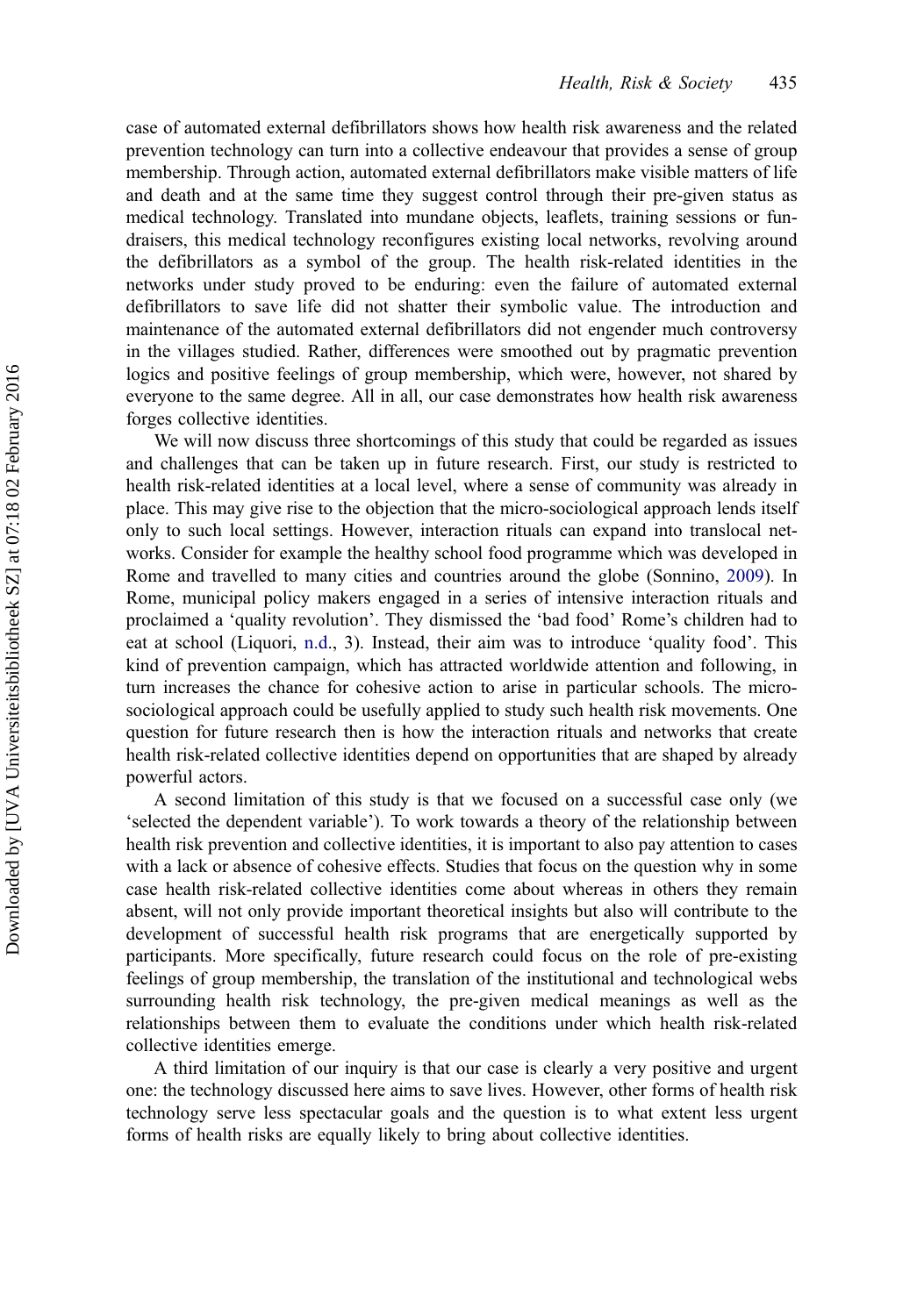#### Conclusion: collective health identities as symbolic interaction in actor networks

Our contribution shows that the study of health, risk and society benefits from perceiving health risk prevention endeavours as symbolic interactions within actor networks. In this last section, we address the question under which conditions health risk-related collective identities can arise. The following propositions provide preliminary answers to these questions.

- (1) Prevention policy is relevant as a context in which feelings of group membership can flourish. In the automated external defibrillators case, citizens' initiatives met fertile ground in general prevention policy and in the policy to install automated external defibrillators in public buildings. Therefore, we suggest that it is worthwhile to further explore how policy influences the chance for cohesive action to take place. This might work as follows. First, the chance of collective identities to develop increases if prevention policy facilitates mutual co-presence. Conversely, if prevention policy physically separates people, collective identities are less likely to develop. Second, the chance that collective identities arise is greater if health policy allows for or stimulates shared attention and emotional attunement by providing symbols, material objects and interaction through the implementation of policy. Conversely, where policy does not facilitate shared attention and emotional attunement, cohesive action should be less prominent. Putting interactions in context, we suggest that chances for cohesive action are greater if newly established group symbols resonate with existing and positively valued group symbols. However, this is not an iron law since stigmata can be turned into symbols of group identity.
- (2) Newly created symbols need to circulate. This can happen through policy implementation networks, market mechanisms or media coverage.
- (3) Feelings of group membership benefit from the combination of humans and technology, in the sense that prevention technology itself becomes the sacred object. Health risk prevention technology affords cohesion because it suggests authority and contributes to the widely shared value of healthy life. We suspect that this is especially the case if the technology reaches out to people who are not directly involved as a patient or relative.
- (4) While collective identities might be easier to establish if an in-group is pitted against an out-group, this is not an iron law either. In the case of health prevention, combatting a disease might be just enough of an enemy outsider to support group formation. But even in the case of automated external defibrillators, we found that some social categories (females and higher educated inhabitants) were more attracted to this symbol than others.

In general, the chance for interaction rituals in actor networks to produce collective identities around health risks depends on the opportunities afforded by politics, culture, media and technology. Paradoxically, the highly technological and rationalised systems of health risk prevention can give rise to interaction rituals in which technology becomes animated as an emotional symbol of group membership.

#### Disclosure statement

No potential conflict of interest was reported by the authors.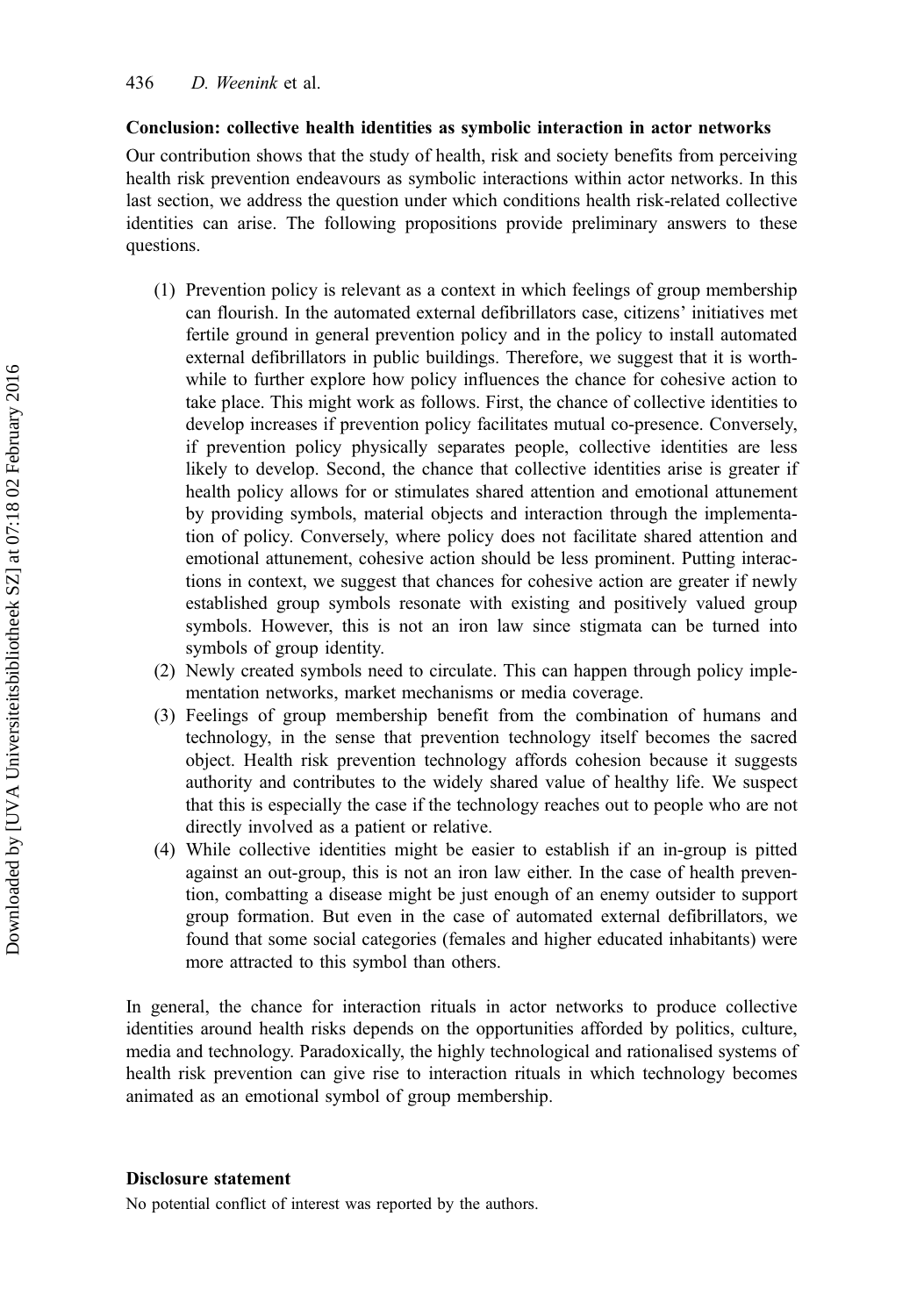#### <span id="page-18-0"></span>Funding

This work was supported by the Science Shop Wageningen University and Research [261 2009].

### **ORCID**

Don Weenink **<http://orcid.org/0000-0002-7681-1403>** 

#### References

- Abraham, J. [\(2010](#page-4-0)). Pharmaceuticalization of society in context: Theoretical, empirical and health dimensions. Sociology, 44(4), 603-622. doi:[10.1177/0038038510369368](http://dx.doi.org/10.1177/0038038510369368)
- Ashton, J., & Seymour, H. ([1988\)](#page-4-0). The new public health. Milton Keynes: Open University Press. Barker, K. [\(2002](#page-4-0)). Self-help literature and the making of an illness identity: The case of fibromyal-
- gia syndrome (FMS). Social Problems, 49(3), 279–300. doi:[10.1525/sp.2002.49.3.279](http://dx.doi.org/10.1525/sp.2002.49.3.279)
- Beck, U. [\(1992](#page-2-0)). Risk society: Towards a new modernity. London: Sage.
- Becker, G., & Nachtigall, R. D. [\(1992](#page-3-0)). Eager for medicalisation: The social production of infertility as a disease. Sociology of Health & Illness,  $14(4)$ ,  $456-471$ . doi:[10.1111/shil.1992.14.issue-4](http://dx.doi.org/10.1111/shil.1992.14.issue-4)
- Brown, P., Zavestoski, S., McCormick, S., Mayer, B., Morello-Frosch, R., & Altman, R. G. ([2004\)](#page-2-0). Embodied health movements: New approaches to social movements in health. Sociology of Health & Illness, 26(1), 50–80. doi:[10.1111/shil.2004.26.issue-1](http://dx.doi.org/10.1111/shil.2004.26.issue-1)
- Burgess, A. [\(2002](#page-4-0)). Comparing national responses to perceived health risks from mobile phone masts. Health, Risk & Society, 4(2), 175–188. doi:[10.1080/13698570220137051](http://dx.doi.org/10.1080/13698570220137051)
- Burgess, A. [\(2006](#page-3-0)). The making of the risk-centred society and the limits of social risk research. Health, Risk & Society, 8(4), 329–342. doi:[10.1080/13698570601008321](http://dx.doi.org/10.1080/13698570601008321)
- Burgess, A. ([2008\)](#page-2-0). Health scares and risk awareness. In D. Wainwright (Eds.), A sociology of health (pp. 56–76). London: Sage.
- Collins, R. [\(2004](#page-2-0)). Interaction ritual chains. Princeton, NJ: Princeton University Press.
- Conrad, P. [\(2005\)](#page-4-0). The shifting engines of medicalization. Journal of Health and Social Behavior, 46(1), 3–14. doi:[10.1177/002214650504600102](http://dx.doi.org/10.1177/002214650504600102)
- Conrad, P. [\(2007](#page-4-0)). The medicalization of society: On the transformation of human conditions into treatable disorders. Baltimore, MD: Johns Hopkins University Press.
- De Graaff, B., & Bröer, C. [\(2012](#page-3-0)). 'We are the canary in a coal mine': Establishing a disease category and a new health risk. Health, Risk & Society,  $14(2)$ ,  $129-147$ . doi:[10.1080/](http://dx.doi.org/10.1080/13698575.2012.661040) [13698575.2012.661040](http://dx.doi.org/10.1080/13698575.2012.661040)
- Douglas, M., & Wildavsky, A. ([1982\)](#page-4-0). Risk and culture. London: University of California Press.
- Duyvendak, J. W., & Nederland, T. [\(2007](#page-2-0)). New frontiers for identity politics? The Potential and pitfalls of patient and civic identity in the Dutch patients' health movement. Research in Social Movements, Conflict and Change, 27, 261–282.
- Frewer, L. J., Miles, D., & Marsh, R. ([2002\)](#page-4-0). The media and genetically modified foods: Evidence in support of social amplification of risk. Risk Analysis, 24(5), 1385–1393.
- Furedi, F. [\(1997\)](#page-2-0). The culture of fear. London: Cassell.
- Furedi, F. [\(2004\)](#page-4-0). Therapy culture: Cultivating vulnerability in an uncertain age. London: Routledge.
- Giddens, A. ([1991\)](#page-2-0). Modernity and self-identity. Cambridge: Polity.
- Greco, M. [\(1993](#page-4-0)). Psychosomatic subjects and the 'duty to be well'. Personal agency within. Economy and Society, 22(3), 357–372. doi:[10.1080/03085149300000024](http://dx.doi.org/10.1080/03085149300000024)
- Kalfs, N., & Kool, E. ([1994\)](#page-6-0). Ervaringen met non-respons. Amsterdam: NIMMO.
- King, S. [\(2006\)](#page-2-0). Pink Ribbons, Inc.: Breast cancer and the politics of philanthropy. Minneapolis: University of Minnesota Press.
- Law, J. [\(2009](#page-2-0)). Actor network theory and material semiotics. In The New Blackwell companion to social theory (pp. 141–158). Chichester: Blackwell Publishing.
- Liquori, T. [n.d](#page-16-0). Rome, Italy: A Model in Public Food Procurement: What Can the United States Learn? Baum Forum. Retrieved from [http://www.baumforum.org/downloads\\_conference-presen](http://www.baumforum.org/downloads_conference-presentations/sf06/rome_briefing.pdf) [tations/sf06/rome\\_briefing.pdf](http://www.baumforum.org/downloads_conference-presentations/sf06/rome_briefing.pdf)